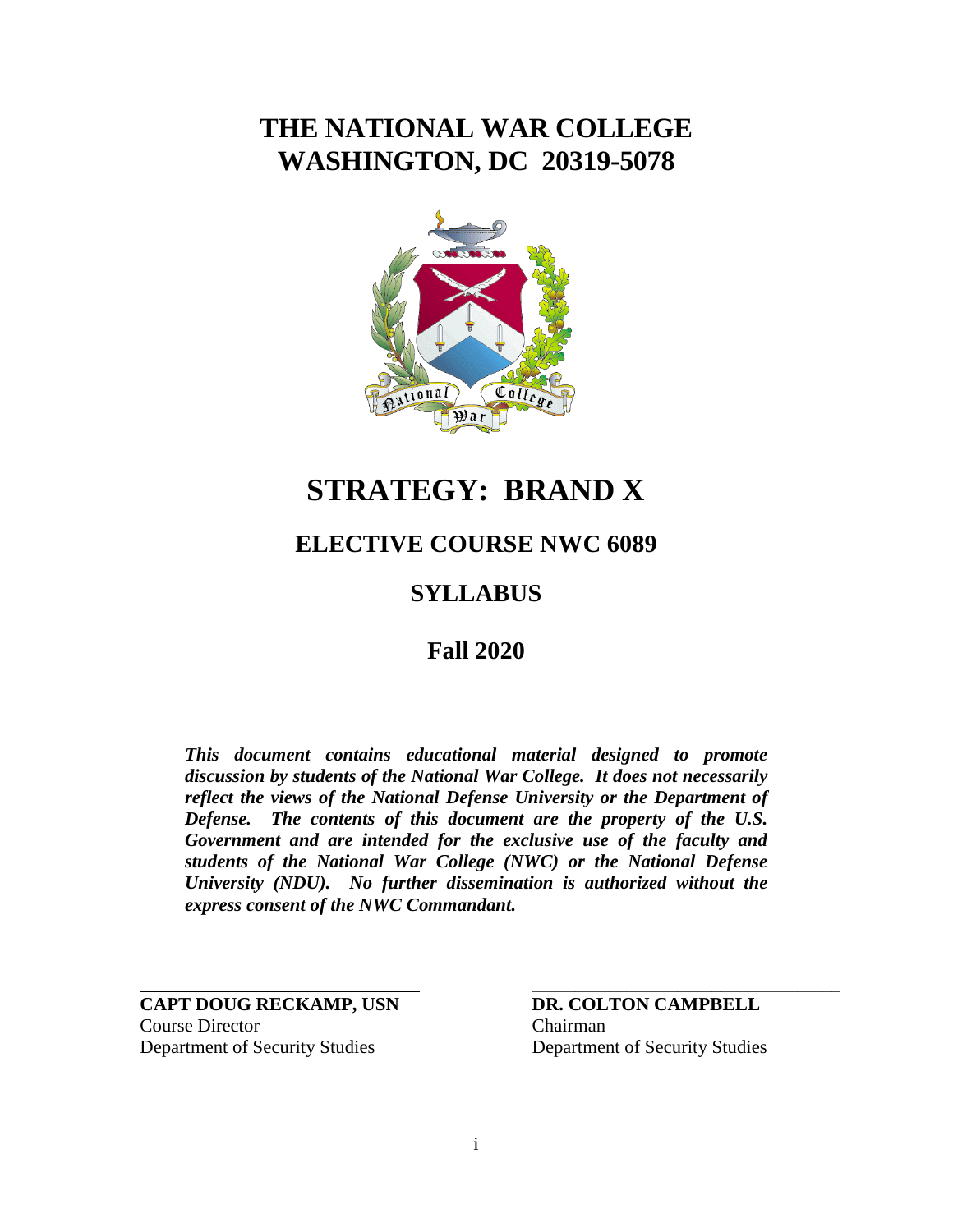# **Elective Course 6089 Fall 2020**

Course Director: CAPT Doug Reckamp, USN Room 223 Roosevelt Hall (202) 685-4429

Course Designer Dr. Chris Bassford

DSS Administrative Specialist: Ms. Susan Schindler

Room C352C JFK Special Warfare Center Ft Bragg, NC (910) 908-3125

Room 112B Roosevelt Hall (202) 685-4362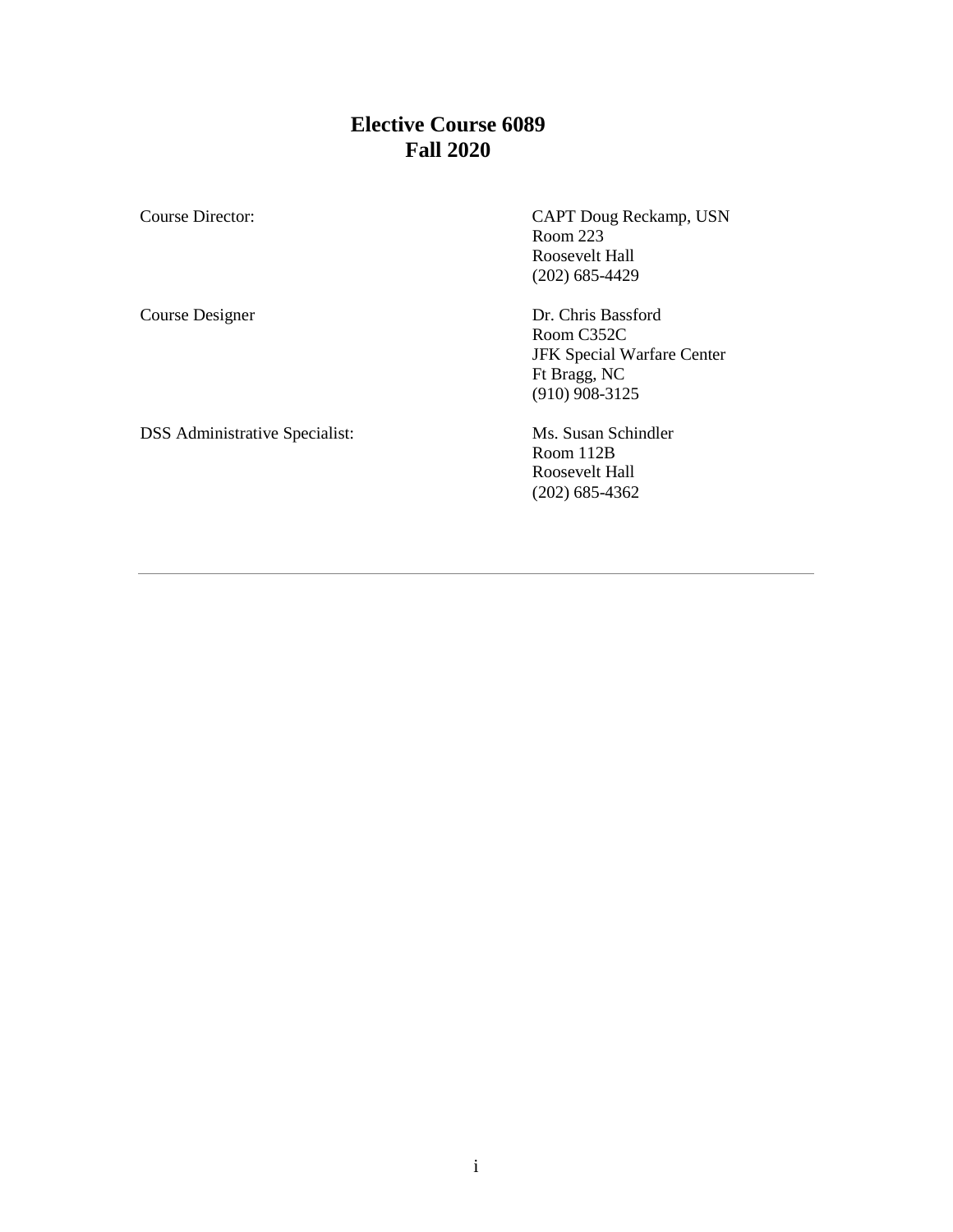#### **CLASS SCHEDULE**

**15 Sep. [T1. Intro: Strategy & Nature](http://www.clausewitz.com/courses/6089R/intro.php)**

**22 Sep. [T2. Chaos](http://www.clausewitz.com/courses/6089R/chaos.php)** Student Presenters:

**29 Sep. [T3. Complexity & Complex Adaptive Systems](http://www.clausewitz.com/courses/6089R/complexity.php)** Student Presenters: \_\_\_\_\_\_\_\_\_\_\_\_\_\_\_\_\_\_\_\_\_\_\_\_\_\_

**6 Oct. [T4. Chaos, Complexity, & History](http://www.clausewitz.com/courses/6089R/history.php)** Student Presenters: \_\_\_\_\_\_\_\_\_\_\_\_\_\_\_\_\_\_\_\_\_\_\_\_\_\_

**13 Oct. [T5. Evolution](http://www.clausewitz.com/courses/6089R/evolution.php)** Student Presenters: \_\_\_\_\_\_\_\_\_\_\_\_\_\_\_\_\_\_\_\_\_\_\_\_\_\_

**20 Oct. [T6. Evolution, Humans, & Human Superorganisms](http://www.clausewitz.com/courses/6089R/humans.php)** Student Presenters:

**27 Oct. [T7. Decision-Making Theory](http://www.clausewitz.com/courses/6089R/causation.php)** Student Presenters: \_\_\_\_\_\_\_\_\_\_\_\_\_\_\_\_\_\_\_\_\_\_\_\_\_\_

**3 Nov. [T8. Causation](http://www.clausewitz.com/courses/6089R/causation.php)** Student Presenters: \_\_\_\_\_\_\_\_\_\_\_\_\_\_\_\_\_\_\_\_\_\_\_\_\_\_

**10 Nov. [T9. The](http://www.clausewitz.com/courses/6089R/ants.php) Con** Student Presenters: \_\_\_\_\_\_\_\_\_\_\_\_\_\_\_\_\_\_\_\_\_\_\_\_\_\_

**17 Nov. [T10. Religion as a Strategic Environment](http://www.clausewitz.com/courses/6089R/religion.php)** Student Presenters: \_\_\_\_\_\_\_\_\_\_\_\_\_\_\_\_\_\_\_\_\_\_\_\_\_\_

**Thanksgiving Week: No Electives 23-27 Nov**

**1 Dec. [T11. Ant Society as a Strategic Environment](http://www.clausewitz.com/courses/6089R/ants.php)** Student Presenters: \_\_\_\_\_\_\_\_\_\_\_\_\_\_\_\_\_\_\_\_\_\_\_\_\_\_

**8 Dec. [T12. Conclusions](http://www.clausewitz.com/courses/6089R/conclusions.php)** Student Presenters: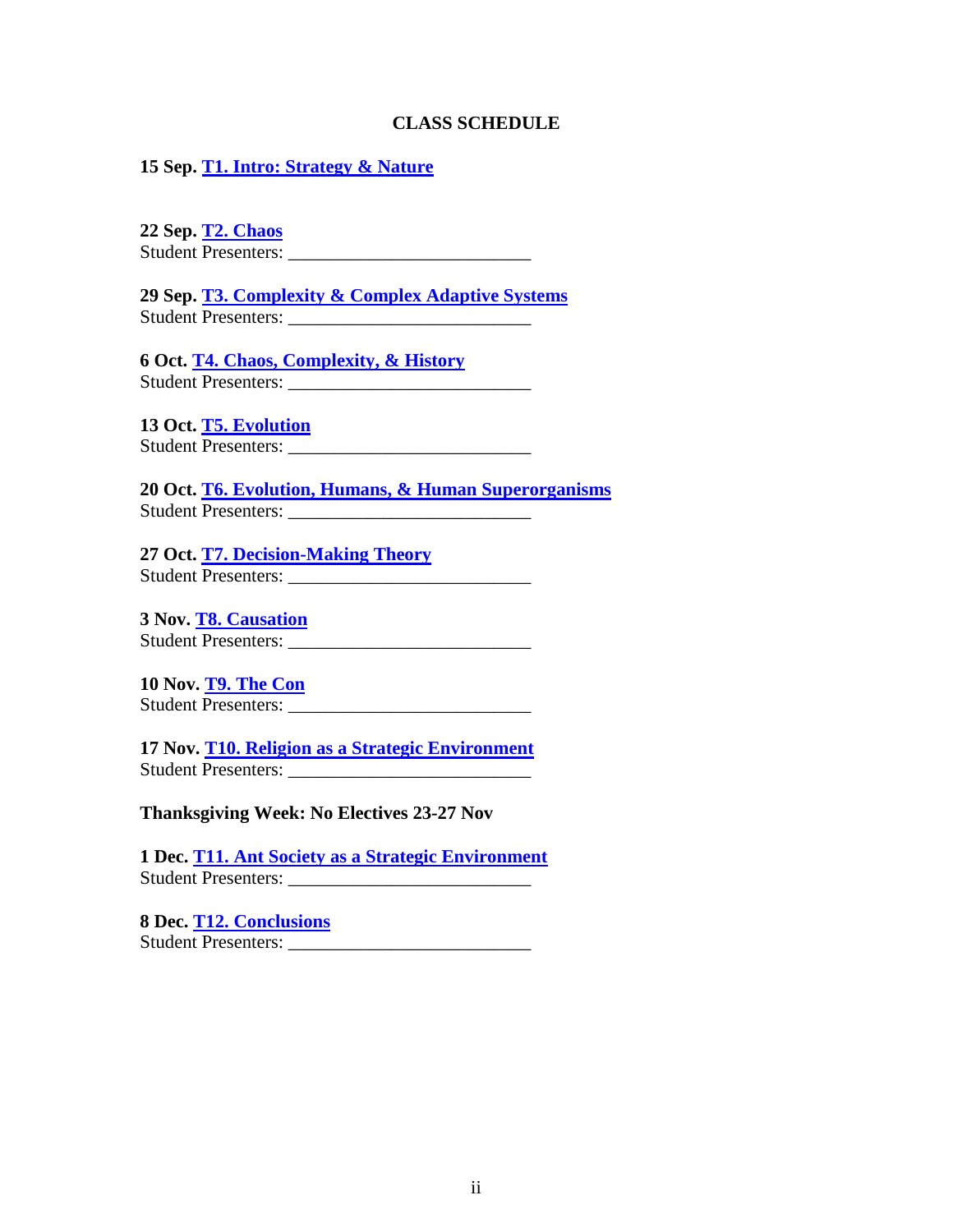### **COURSE OVERVIEW**

### **I. INTRODUCTION**

The word "strategy" has explicitly military roots, stemming from the Greek *strategos*, a military leader or general. It literally means "generalship." In higher-level PME, we usually think of strategy in a somewhat larger, *political*-military sense. Strategic curricula normally stress that strategy is hard and attempts to give you tools, templates, and rational-analytical frameworks with which to overcome the difficulties. These tools are useful devices for helping students navigate the complexities of strategy.

However, this course looks at some varied and perhaps unfamiliar ideas about how the world really works. It emphasizes the "hard" parts of strategy—so much so that it may often appear to suggest that our concept of strategy is a meaningless delusion—and asks *Why* is it hard? What is the *nature* of the difficulties? And we mean the word "Nature" quite literally. We see a great deal of pattern, design, and what certainly *looks* like "planning" and "strategy" in nature, including events we instinctively label "success" and "failure." Nature is presumably unconscious and thus cannot be "strategic" in the sense that we usually mean that term. Nonetheless, it seems reasonable to suggest that if something *looks* like strategy, then maybe it can teach us something *about* strategy.

This course originated with a question: Is it possible that there exists some basis for an underlying, *generic* discipline of Strategy, with fundamental elements or concepts applicable to all fields of endeavor, or are the requirements of strategy so context-specific that few if any general rules apply even within a given field, much less across the spectrum?

The answer to both of those questions turned out to be yes. Context is so overwhelmingly important that there are few carryovers from one strategic environment to the next. But all strategic environments share a common context in that all exist in the same physical world and none can escape the logic of nature. Any understanding of strategic decisions and events depends very much our own internal models of "how the 'real world' really works." Understanding those internal models, therefore, is the driving idea behind the course configuration.

This course will start with three questions:

1. What processes or patterns can we find in nature that offer useful insights, analogies, or metaphors relevant to problems of strategy in the human domain?

2. How does conscious human intentionality *change* the strategic processes that exist in the rest of nature?

3. What are our internal prejudices about those issues (i.e., questions 1 and 2), how are those prejudices shaped, and how can we reshape them into a more realistic and useful form?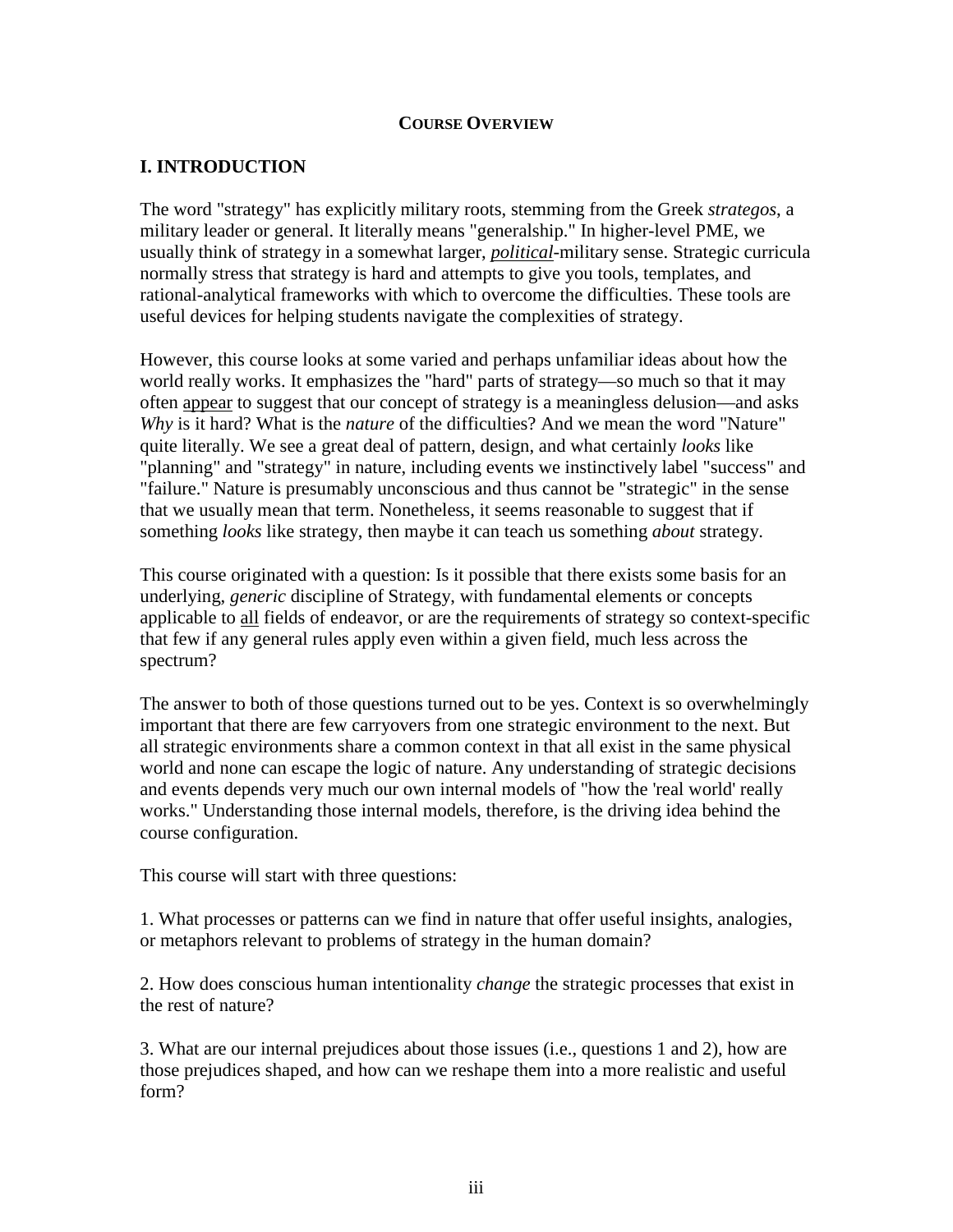To explore those questions, we will cast our nets outside the familiar examples of political-military strategy. Our purpose is to see if there is anything out there that can better inform our own strategic understanding and practices—and our own internal model of "how the world really works."

# **II. COURSE STRUCTURE**

This course consists of twelve two-hour classes. In the first half of the course, we will look first at some broad conceptual areas that might have some fundamental relevance to our questions above. These concepts are mostly from the realms of the physical and biological sciences (*e.g.*, complexity science and evolutionary theory), but some come from theories about human decision-making, and others concern the nature of "History" and of the historian's craft. In the last half of the course we will use these ideas as lenses through which to look at some environments in which the players have to cope with complex, multilevel, multifaceted, interrelated issues*, i.e.*, environments that are reasonably analogous to those of the traditional national strategist. Such environments include big business, the building and maintenance of institutions such as organized religions, major cities, or even ant colonies. In the concluding Topic we will attempt to synthesize our findings.

# **III. COURSE METHODOLOGY**

The reading will be drawn from various disciplines, with selections chosen both for readability and for broad scope. We will stay flexible in order to keep the assignments digestible. Student presenters will control the first hour of class (but their formal presentations will be limited to 30 minutes); the Instructor will facilitate the second hour. Throughout the course, our objective will be to carry on a "strategic conversation" that constantly interrelates the diverse subject matter of this elective with our core interest in national-level political-military issues. Class discussion frequently draws on issues and ideas raised in other NDU courses.

# **IV. COURSE LEARNING OUTCOME**

Successful "Strategy: Brand X" students will be able to grasp and articulate the implications of key modern scientific concepts concerning the dynamics of the natural world for the nature and processes of human strategy.

# **IX. BOOKS ISSUED IN THIS COURSE**

Robert Axelrod (with a new foreword by Richard Dawkins), *[The Evolution of](http://www.amazon.com/exec/obidos/ASIN/0465005640/ref=ase_theclausewitzhomA/)  [Cooperation](http://www.amazon.com/exec/obidos/ASIN/0465005640/ref=ase_theclausewitzhomA/)*, revised edition (New York: Basic Books, 2006; originally published 1984). ISBN 0465005640

Bert Hölldobler and Edward O. Wilson, *[Journey to the Ants: A Story of Scientific](http://www.amazon.com/exec/obidos/ASIN/0674485262/ref=ase_theclausewitzhomA/)  [Exploration](http://www.amazon.com/exec/obidos/ASIN/0674485262/ref=ase_theclausewitzhomA/)*(Cambridge, MA: Belknap Press, 1994). ISBN 0674485262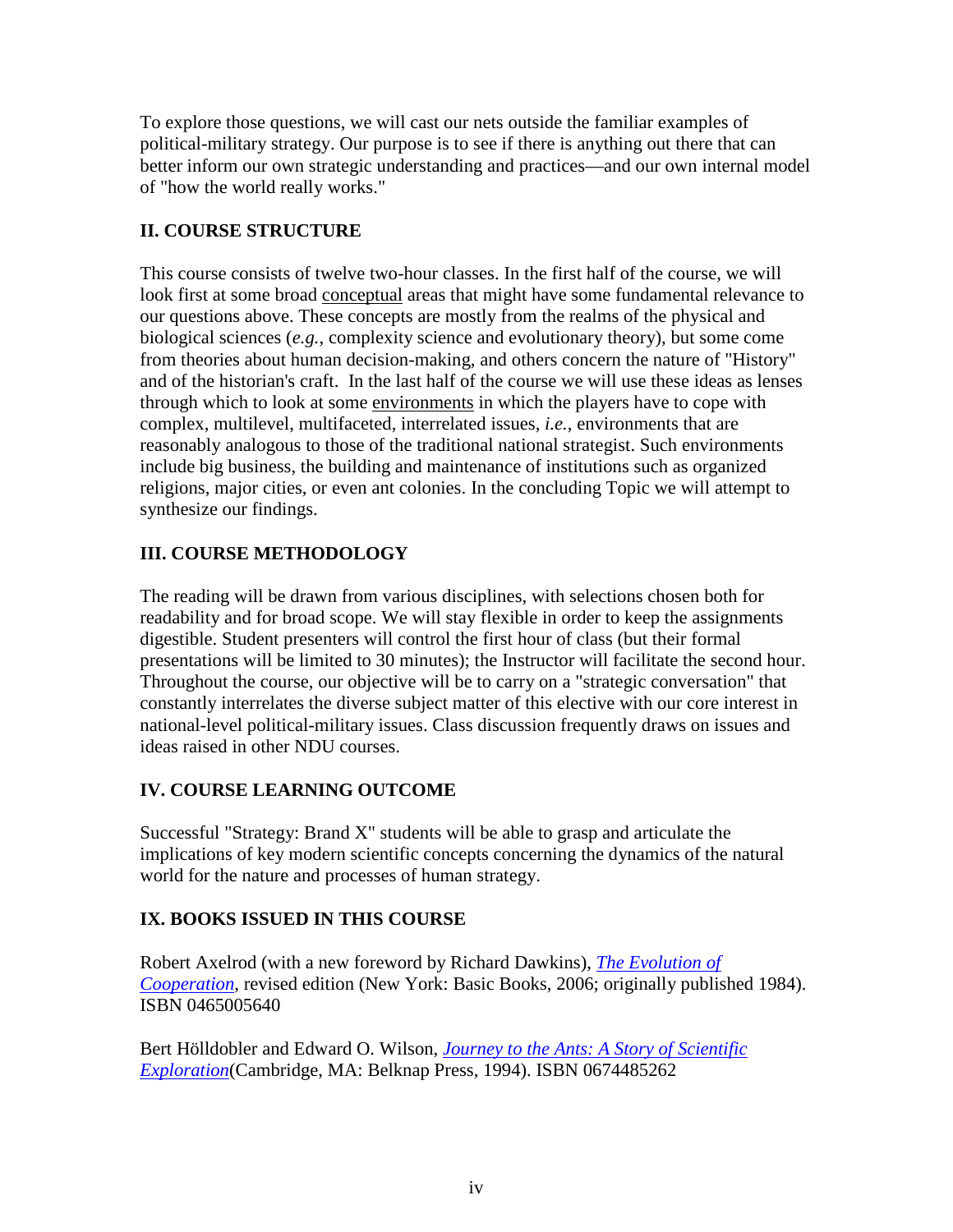John Lewis Gaddis, *[The Landscape of History: How Historians Map the Past](http://www.amazon.com/exec/obidos/ASIN/0195171578/ref=ase_theclausewitzhomA/)*(New York: Oxford University Press, 2004). ISBN 0195171578

James Gleick, *[Chaos: Making a New Science](http://www.amazon.com/exec/obidos/ASIN/0140092501/ref=ase_theclausewitzhomA/)*, 20th Anniversary edition (New York: Penguin, 2008; originally published 1987). ISBN 9780143113454

David Sloan Wilson, *[Darwin's Cathedral: Evolution, Religion,](http://www.amazon.com/exec/obidos/ASIN/0226901351/ref=ase_theclausewitzhomA/) and the Nature of [Society](http://www.amazon.com/exec/obidos/ASIN/0226901351/ref=ase_theclausewitzhomA/)*(Chicago: University of Chicago Press, 2002). ISBN 0226901351

Nassim Nicholas Taleb, *Antifragile: Things That Gain from Disorder (Incerto)* (Random House, 2012). ISBN 9781400067824

Glen Harlan Reynolds, *The Social Media Upheaval* (Encounter Books, 2019). ISBN 9781641770835

# **VI. STUDENT ASSIGNMENTS**

The Brand-X student is expected to do the assigned reading, to provide a brief written comment via the "Comments" link in each Topic blackboard page before each seminar meeting, to participate energetically in seminar debate, to lead at least one seminar as part of a small student team, and to provide a short paper reviewing his/her own intellectual evolution in the course (based on his/her own pre-seminar comments). Students must demonstrate mastery of the stated course objective to pass this course. The course director will use the following assessments to determine each student's final grade:

### **Pre-Seminar Written Inputs**: 40%

You will be asked to review these in writing (3 pages) by the class meeting for Topic 11 (1 December). The grade will cover the student's daily comments *and* the end-of-course paper.

### **Class presentations:** 30%

### **Class Contribution**: 30%.

Evaluating these inputs is a judgment call on the part of the instructor. However, students will also be asked to rate their colleagues' contributions to the course. These peer ratings are not determinative but do provide important insights to the Instructor.

### **VII. SCHEDULED TOPIC PRESENTATIONS**

In each class, a team of students (the number to be negotiated) will take on the task of *synthesizing* that day's material in a 30-minute (or less) presentation.

• I stress "synthesizing." You absolutely must not attempt to describe, condense, or "present" any or all of the assigned readings, which is impossible in 30 minutes. Teams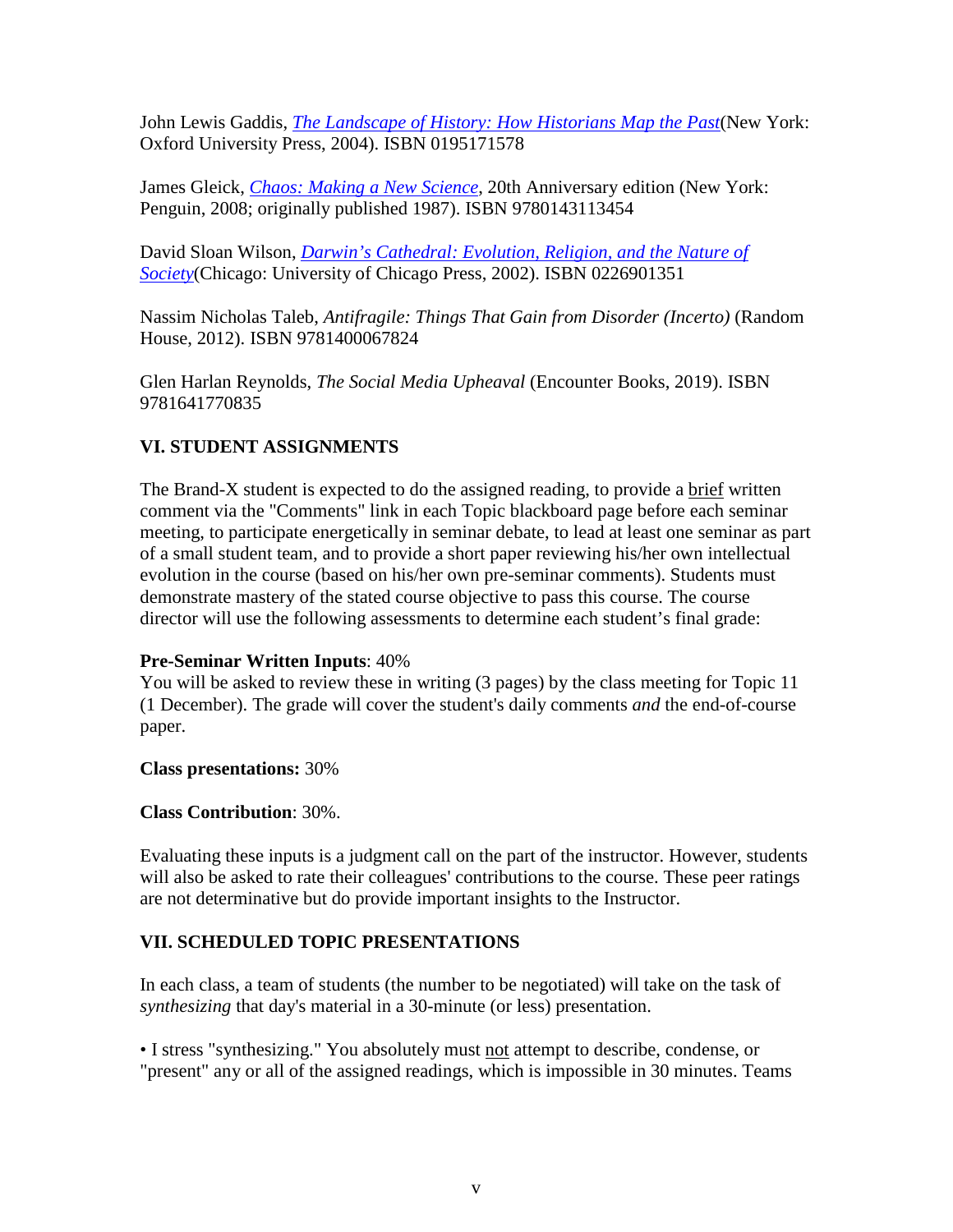will form and all topics will be assigned as soon as possible. Teams will be listed on the course blackboard page.

• This is difficult and often highly abstract/theoretical material. Start discussing this stuff with your team-mates as soon as you have your assignments. Rehearse to get your pitch down to the required time. You will need to present your pitch to the instructor the Monday before your scheduled Brand-X performance. You may also provide guidance to your colleagues in the class regarding which materials you plan to emphasize.

• Assume that all of the students have done all of the assigned reading/viewing. That assumption allows you to suppress any urge to excuse classmates from the reading. Your task is to look for and explore key or overarching ideas, questions or themes in that material that are relevant to our real subject, which is "How do we think about 'strategy' in the human socio-political/military world in which we operate professionally?"

• You cannot cover everything. Thus you will need to make distinct choices about what is important to tie the readings to the course objective.

• **Learn from the mistakes of the first few class presentations. These will often attempt to repeat the reading or to cover too many aspects, to go past the allotted 30-minute time, and/or to be dull and unamusing. This should be fun stuff, but with a serious purpose.**

Following your formal 30-minutes-or-less presentation (time limits will be ruthlessly enforced), you will have another 20 minutes to facilitate group discussion of your presentation.

### **VIII. INDIVIDUAL PRESENTATIONS** (Optional)

If an individual student wishes, it *may* be possible to arrange to do a stand-alone presentation (20 minutes) on some *relevant* subject that has captured that individual's attention. Such a presentation can be done as extra credit or in lieu of participating in one of the regular Topic presentations. If you are interested in doing this, make a proposal to the course instructor.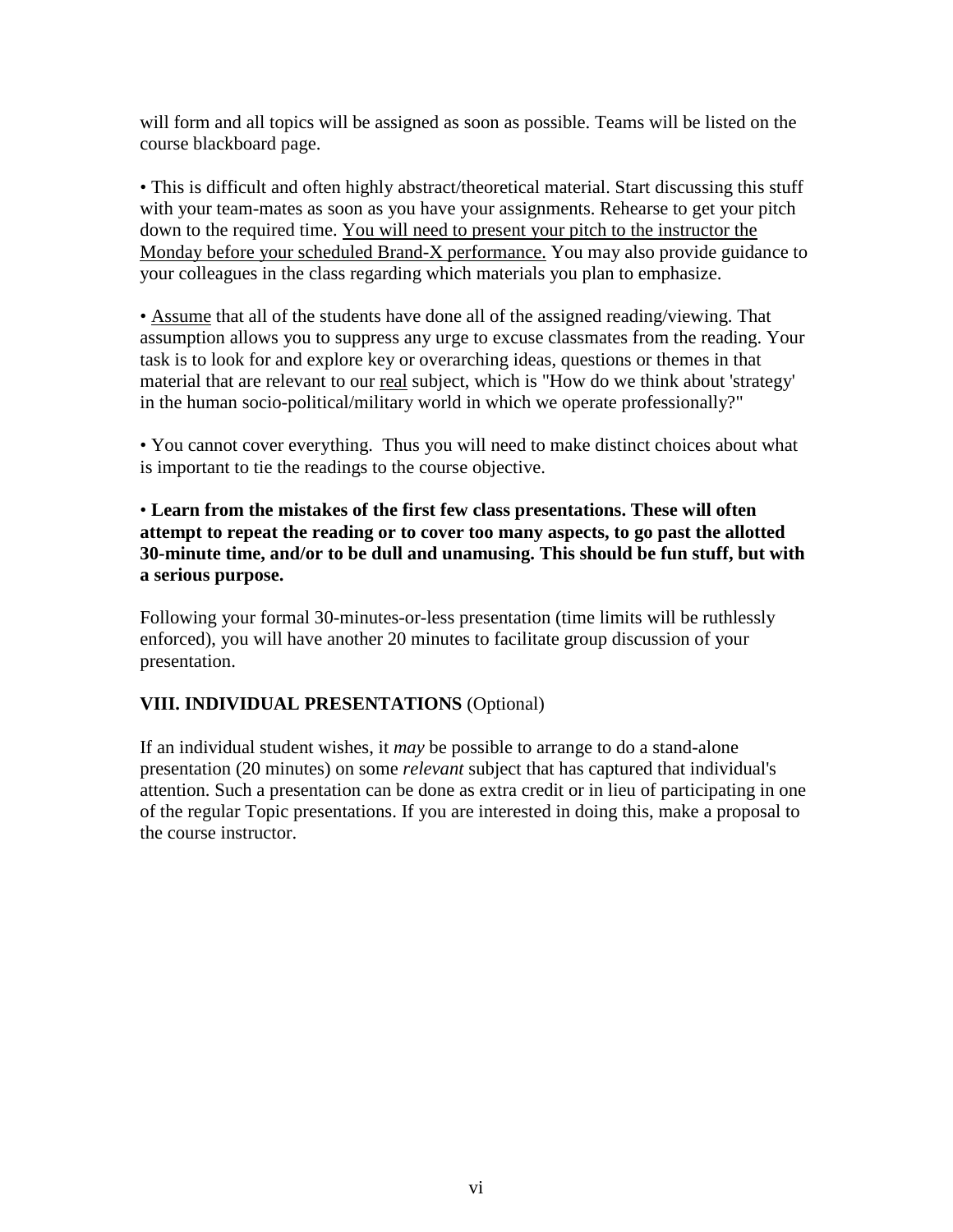# STRATEGY and NATURE

#### **OVERVIEW**

**A NOTE ON THE READINGS:** Carefully read (meaning conscious and effective data acquisition & appraisal) the Brand-X topic introductions under the "Topics" tab on blackboard, and the 'Issues for Consideration' before you do the assigned reading. They are designed to shape and focus your perceptions of the material and thus save you from trying to explore all of the ways in which this unusual material might be relevant to us. This allows us to avoid a classroom lecture and get right to group discussion. These introductions are long—often the equivalent of an article or book chapter—because they are frequently the only reading that connects "strategy" (our true subject) to the readings, which are generally scientific in nature. As to the assigned readings, the most common mistake students make is to slog through the readings digging for those lessons that will help them at a tactical level. Read the articles with the purpose of understanding what the author is trying to convey about his own subject—e.g., if the writer is talking about evolutionary forces shaping ant colony behavior, think about ant colony behavior. We'll connect it back to our military-political concerns later.

### **TOPIC LEARNING OBJECTIVES**

- 1. Understand the course structure and grading assessments.
- 2. Understand the course objective, starting with three questions:

A. What processes or patterns can we find in nature that offer useful insights, analogies, or metaphors relevant to problems of strategy in the human domain?

B. How does conscious human intentionality *change* the strategic processes that exist in the rest of nature? What is the relationship between our intentions and pure chance in the actual unfolding of events?

C. What are our internal prejudices about those issues (i.e., questions 1 and 2), how are those prejudices shaped, and how can we reshape them into a more realistic and useful form?

3. Examine a few basic notions—starting with definitions of strategy, evaluate metaphors, then ask "What's wrong with the strategic ideas and concepts we work off of now?"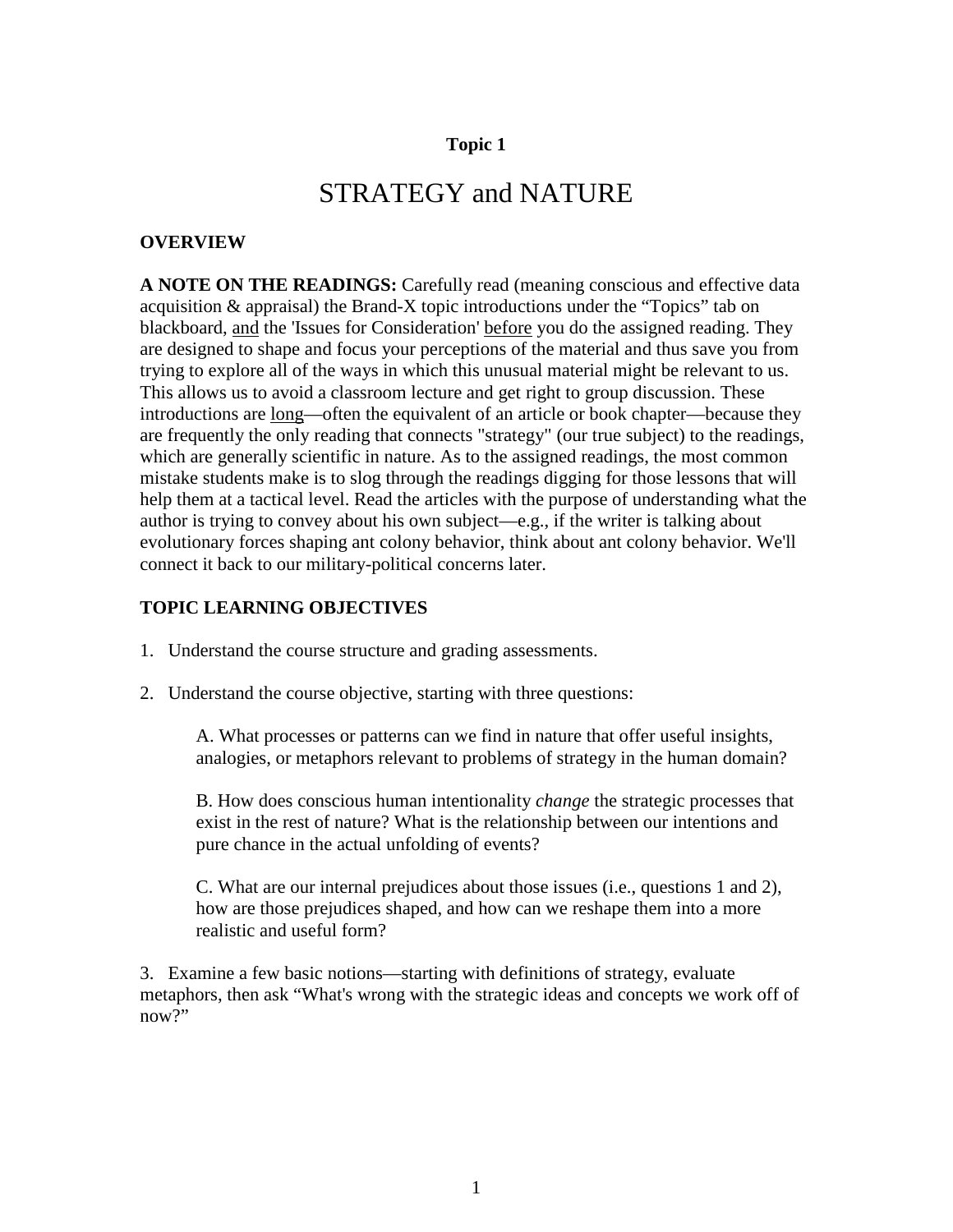### **ISSUES FOR CONSIDERATION**

**These are questions we may or may not explore in seminar, but they are designed to help** *shape your thinking* **as you work through the readings and other course materials for each Topic.**

1. Is there an underlying, generic discipline of Strategy, with fundamental elements or concepts applicable to all fields of endeavor? Or is "strategy" so context-dependent that there can be no such generic discipline?

2. To what extent are strategic outcomes determined by chance? What is "chance"? Or, to put it another way, how much of the strategic situation do we actually create, control, or understand? Isn't much of the strategic context itself a matter of chance? Some of the things that appear to us as chance and accident may actually come as the result of the intention of some other person—perhaps an enemy, but just as likely a friend, a subordinate, some clueless bystander, or even your own leader. Does that matter?

3. Would you agree with the statement, "Business is War"? In fact, aren't all human-onhuman strategic environments essentially similar?

4. What is a "cognitive metaphor"? As opposed to what?

5. PME courses often raise the questions whether war and strategy belong to the domain or "art" or of "science." Do the two phenomena belong to the same domain? And is art v. science the full range of choices?

6. What are the key differences between "history" and "political science" as disciplines?

7. Is history a science? Is politics? If not, could either usefully be turned into a science?

8. What might we mean by the term "historicity"?

9. What would it mean to say that history becomes strategy the moment you pass the "now" marker? Is it true? After all, strategy becomes history when you move the other way along the time-line.

10. The United States' political culture and world view are very much rooted in the science and philosophy of the 18th-century European Enlightenment. As a state and as a society, it has been stupendously successful. Is there any reason to think that the American approach to grand strategy has become inappropriate or may be breaking down? What is there in modern science that might fruitfully enhance the strategic concepts of the most successful society in world history?

11. What is the strategic value of imagination?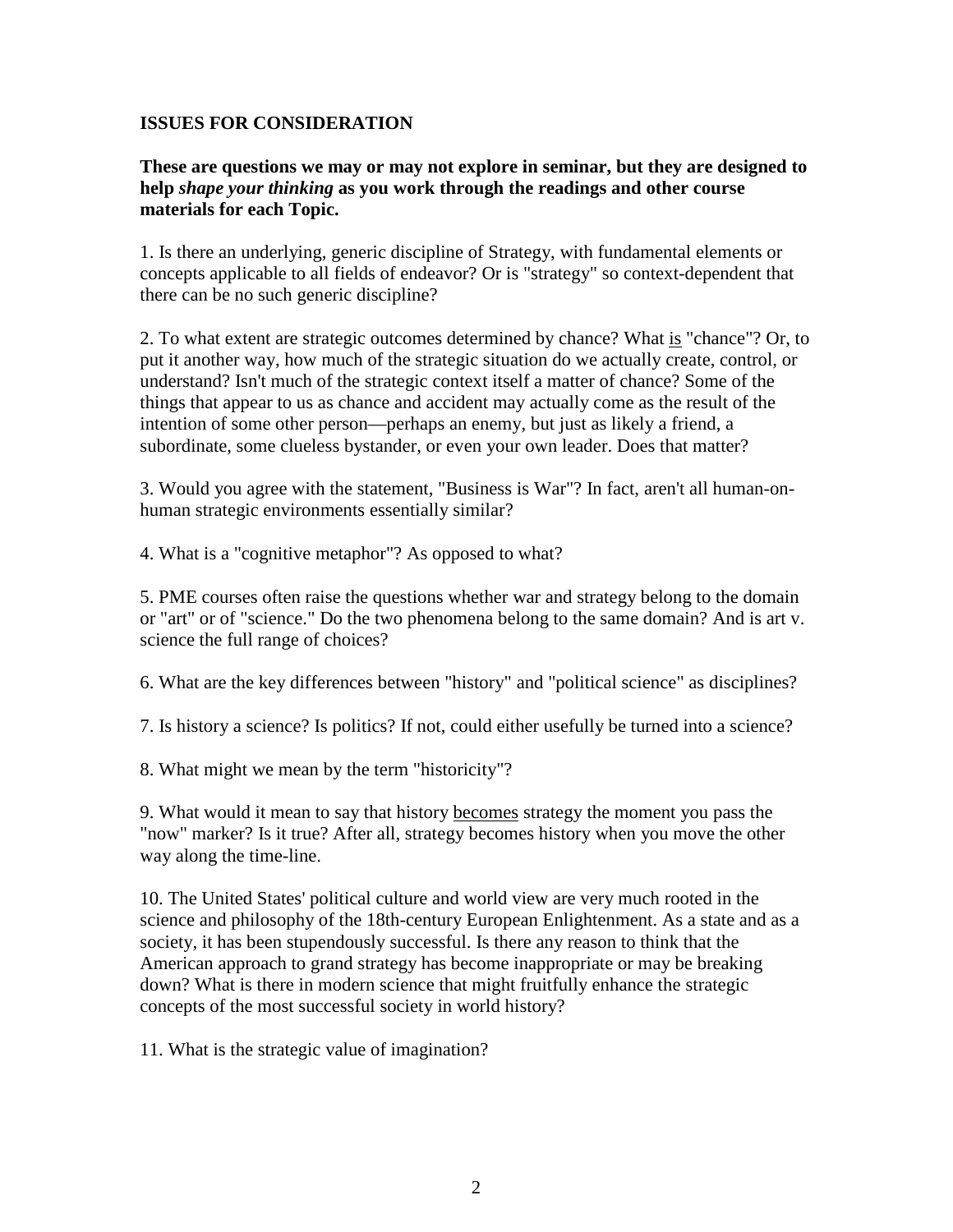### **REQUIRED READINGS (~75 pages)**

*IMPORTANT NOTE!!* **After you've done the readings for this Topic, please provide some feedback on them via the convenient comment form in the blackboard "Discussions" page. (This process is required for every class).** Tell us *in a brief paragraph* about the most interesting, surprising, or useful idea(s) you ran across while preparing for class. You should review the range of your colleagues' comments just before seminar (as your instructor will), as we can't spend our scarce seminar time reviewing them. The purpose of your comments is to give the group's members some idea what is on the group's mind, not to *directly* drive seminar discussion.

**BTW:** Each Topic on the blackboard Discussion tab has its own, separate "Comments" thread. Don't enter your comments under the thread for another Topic.

**\*NOTE:** If for some reason you *really* can't make the blackboard form work, you can still [send the comment to your instructor as an e-mail.](mailto:douglas.e.reckamp.mil@gc.ndu.edu?subject=6089%20comment) The instructor will then try to get it onto the Discussion thread so that all course participants can see it.

1. Two short articles to get you going. These articles represent the flip-side of the *Master and Commander* film clip on our ["Overview"](http://www.clausewitz.com/courses/6089R/overview.htm) page. (4 pages)

a. Andrew Nikiforuk, ["Death on a Whole New Scale,](http://www.clausewitz.com/courses/6089R/articles/Nikiforuk-BarkBeetles.htm)" *Washington Post*, Tuesday 6 DEC 2011, p. E2. This is about a complex struggle between pine beetles, their allies and henchmen, and pine trees—think of it as an introduction to combinedarms warfare. [Original URL.](http://www.washingtonpost.com/national/health-science/bark-beetles-aided-by-climate-change-are-devastating-us-pine-forests/2011/11/08/gIQA0B0CWO_print.html) (We'll look at ant warfare later.)

b. Andrew Adamatsky and Andrew Ilachinski, ["The Wisdom of Slime,](http://www.clausewitz.com/courses/6089R/articles/AdamatskyAndIlachinsky-WisdomOfSlime2012.htm)" *New York Times*, May 12, 2012. [\[Original URL.](http://www.nytimes.com/2012/05/13/opinion/sunday/the-wisdom-of-slime.html?_r=0) See also: [Smithsonian report;](http://www.smithsonianmag.com/science-nature/if-the-interstate-system-were-designed-by-a-slime-mold-93309928/?no-ist=) *[Journal of](http://arxiv.org/pdf/1203.2851v1.pdf)  [Complex Systems](http://arxiv.org/pdf/1203.2851v1.pdf)*.]

2. Tiha von Ghyczy, ["The Fruitful Flaws of Strategy Metaphors,](https://web.b.ebscohost.com/ehost/detail/detail?sid=dd28e6bf-91f3-4e13-9529-23065bc9b481%40sessionmgr104&vid=0&hid=125&bdata=JnNpdGU9ZWhvc3QtbGl2ZSZzY29wZT1zaXRl#AN=10687931&db=buh)" *Harvard Business Review*, September 2003, pp. 86-94. [NDU Library Link – click on "HTML full text" or "PDF full text" icon on the left after following link.] (9 pages)

3. John Lewis Gaddis, ["The Cold War's End Dramatizes the Failure of Political Theory,](http://www.clausewitz.com/courses/6089R/articles/Gaddis22July92.htm)" *The Chronicle of Higher Education*, 22 July 1992, p. A44. [This article is from the NDU Library *ProQuest* electronic holdings—do not distribute without permission.] Gaddis, America's most prominent diplomatic historian, famous for his analyses of the strategies of the Cold War, seems to think that "political science" suffers from some pretty fundamental scientific flaws. Why have we put so much stock and effort into it? (2 pages)

4. John Lewis Gaddis, *Preface*, *Chapter 1*, "The Landscape of History," and *Chapter 2*, ["Time and Space,](http://www.clausewitz.com/courses/6089R/pdf/Gaddis-Landscape-PrefaceCh1-2.pdf#zoom=100)" in *The Landscape of History: How Historians Map the Past* (New York: Oxford University Press, 2004), pp. ix-34. **(STUDENT ISSUE)** This is the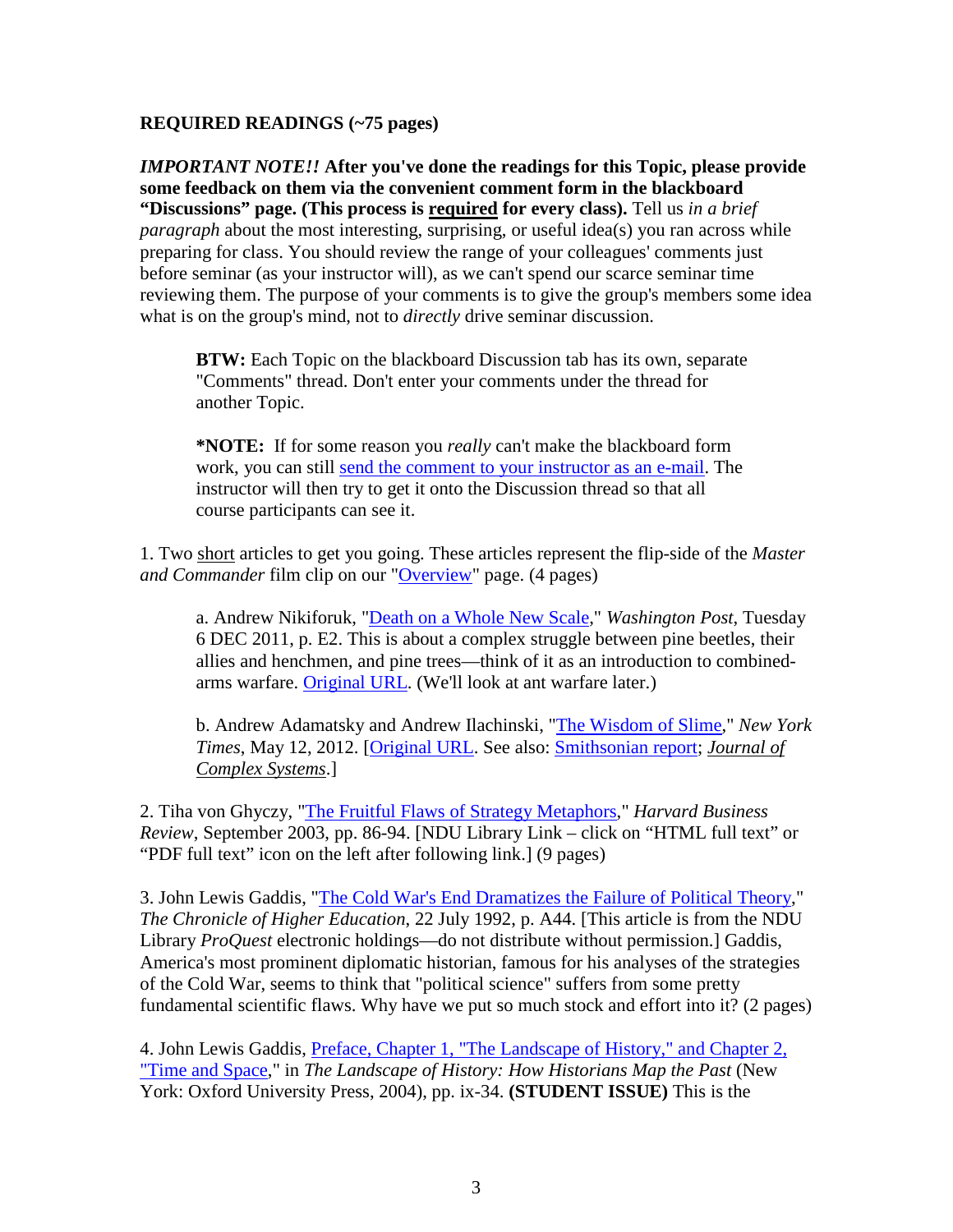introduction to a discussion of the nature of the historian's craft, written by America's foremost diplomatic historian and historian of the Cold War, author of a seminal work on that conflict, *Strategies of Containment*. Gaddis sets the stage for a scientific argument that will be directly relevant to the rest of this course. (38 pages)

5. James Gleick, Chapter 2, ["Revolution,](http://www.clausewitz.com/courses/6089R/pdf/Gleick-Ch2-Revolution.pdf#zoom=100)" in *Chaos: Making a New Scienc*e (New York: Penguin, 1988; reissued 2008), pp. 35-56. **(STUDENT ISSUE) Key Reading.** This chapter sets the stage for our understanding of the place of 'Chaos theory' in the evolution of scientific thought. (22 pages)

**OPTIONAL:** Francis J. Gavin, "UN-DISCIPLINE YOURSELF: REFLECTIONS ON IDEAS FOR A DISORDERED WORLD." [https://warontherocks.com/2017/07/un](https://warontherocks.com/2017/07/un-discipline-yourself-reflections-on-ideas-for-a-disordered-world-2/)[discipline-yourself-reflections-on-ideas-for-a-disordered-world-2/](https://warontherocks.com/2017/07/un-discipline-yourself-reflections-on-ideas-for-a-disordered-world-2/)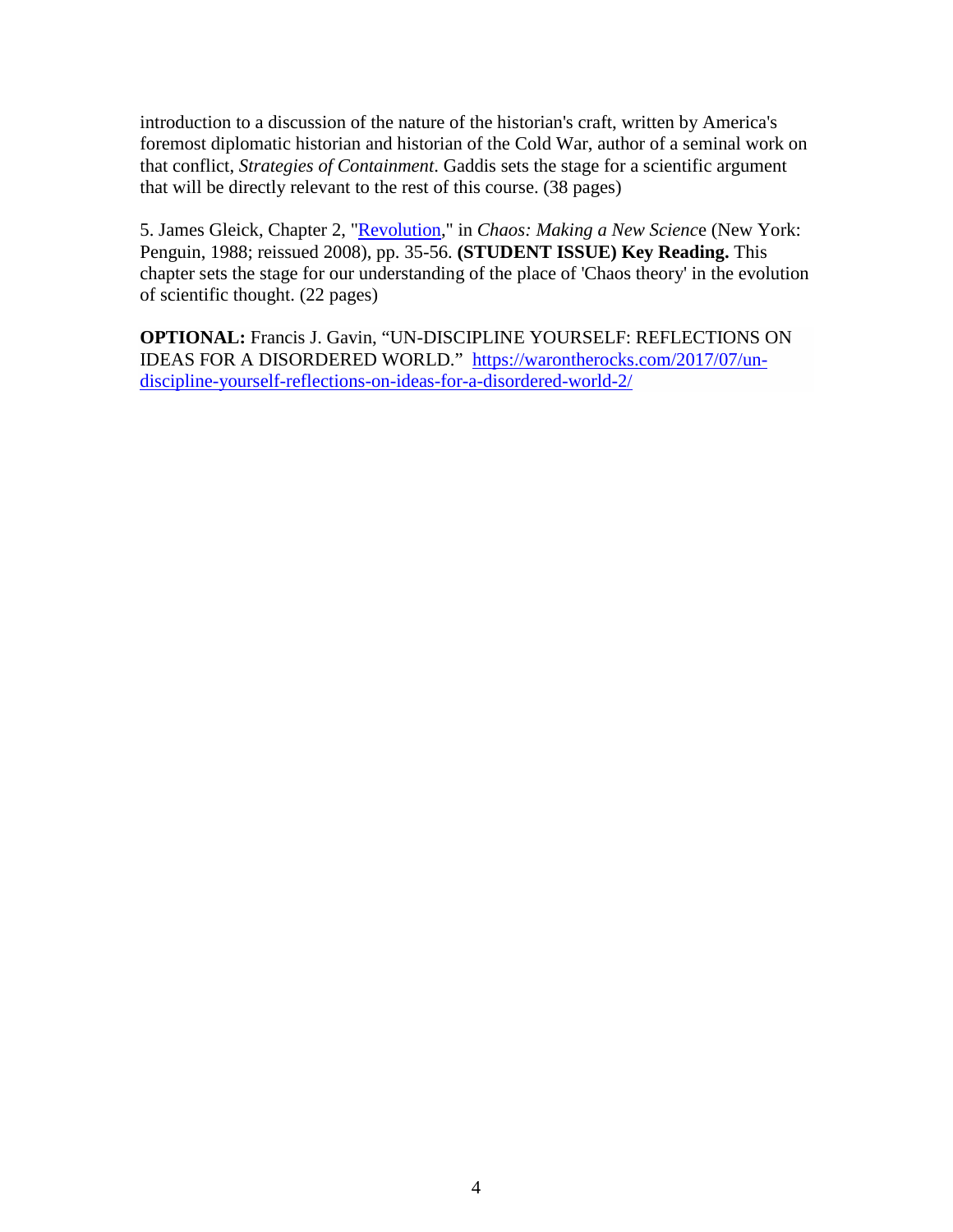# Chaos

### **TOPIC LEARNING OBJECTIVES**

- 1. Understand the relationship between Chaos and Complexity, and the concepts behind other key terms associated with chaos theory.
- 2. Differentiate the separate and distinct role of randomness in each.

### **ISSUES FOR CONSIDERATION**

**Read these questions before you do the assigned reading. These questions may or may not be explored in seminar, but they are designed to help shape your thinking as you work through the readings and other course materials for each Topic.**

1. What do the following concepts refer to? Be on the watch for them while reading. After working through your assigned reading, look through the index of the Gleick book to nail down your understanding of these key terms. The phrase "Butterfly Effect" and its more scientific definition, "sensitive dependence on initial conditions," are especially key.

**Chaos** (Navigate the blackboard topic or click **[HERE](http://www.clausewitz.com/mobile/chaosdemos.htm)** to see several chaotic system demonstrators.)

**Butterfly Effect** ("Sensitive dependence on initial conditions." This is a particularly important concept that we will encounter again and again, in many different guises.)

### **nonlinearity**

**fractals** (Many of the animated images in the Gleick video at the top of this page are fractals. Several are from the famous [Mandelbrot Set.](http://en.wikipedia.org/wiki/Mandelbrot_set)) More info [HERE.](http://www.clausewitz.com/Complex/FractalLinks.htm) **self-similarity self-organization self-organized criticality** (You probably know this concept as "the tipping point.") **phase transitions** (e.g., water becoming ice or vapor)

2. Do any of these terms and concepts sound familiar? They should. They are scientific terms for mundane phenomena we witness every day—the messy, real-world stuff that traditional (pre-computer) science ignored because it was "too hard."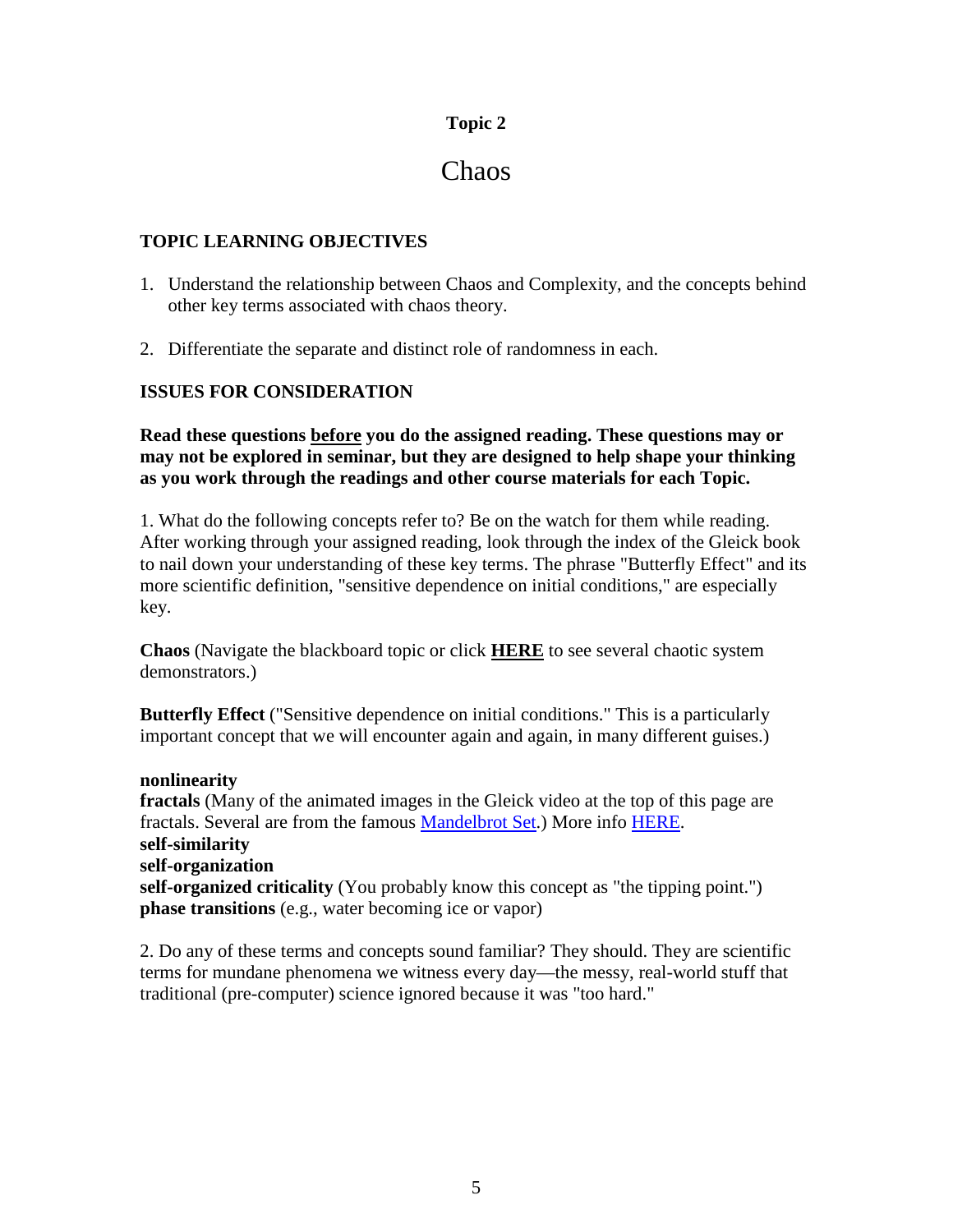### **REQUIRED READINGS** (89 pages)

After you've done the readings for this topic, provide feedback on them via blackboard.

**1. ALL OF THIS WEEK'S READINGS are from James Gleick,** *Chaos: Making a New Scienc***e (New York: Penguin, 1988; reissued 2008).** For illustrations of some of the key concepts, see [Fractals](http://www.clausewitz.com/Complex/FractalLinks.htm#Top) and [Several Chaotic System Demonstrators.](http://www.clausewitz.com/mobile/chaosdemos.htm) This can be challenging reading. If you need to triage, read as much as you can, in the order listed. This material (like most Brand-X readings) does not lend itself to skimming, so at an absolute minimum read the blackboard topic 2 intro and the prologue and Chapter 1 of Gleick's book in depth.

### **2.** ALL **Brand-X Students: Read:**

**1. Prologue and Chapter 1, "The Butterfly Effect," pp. 1-32. KEY READING.**

**2. Chapter 3. "Life's Ups and Downs," pp. 57-80.** Broadens the range of chaotic phenomena; introduces the bifurcation diagram/logistic map; demonstrates what it means to talk about "hidden order." Say, doesn't that bifurcation diagram look "fractal"?

**3.** GROUP A: (Individuals may switch groups if you have powerful motives, but we need to get a mix.)

**Chapter 4, "A Geometry of Nature," pp. 81-118.** This chapter is about mathematician [Benoit Mandelbrot](http://en.wikipedia.org/wiki/Beno%C3%AEt_Mandelbrot) and *fractal geometry*, one of the key concepts of late 20th-century science. The NOVA video "Hunting the Hidden Dimension," shown below, is an *excellent* companion to this chapter. This is a one-hour video on fractals, divided into five chapters. This documentary highlights a host of computer scientists, filmmakers, fashion designers, physicians, biologists, and other researchers who are using fractal geometry to innovate and inspire. Original PBS Broadcast Date: October 28, 2008.

Then read Chapter 5 if possible. Always feel free to read the whole book.

### **4.** GROUP B:

**Chapter 5, "Strange Attractors," pp. 119-153.** This chapter is about turbulence in physical systems. At some point, I guess, we'll have to try to apply its ideas to turbulence in human social constructs. I also urge you to get the spouse and kids together for some quality time and watch the 1-hour video on Fractals, "Hunting the Hidden Dimension," which is shown above.

Then read Chapter 4 if possible. Always feel free to read the whole book.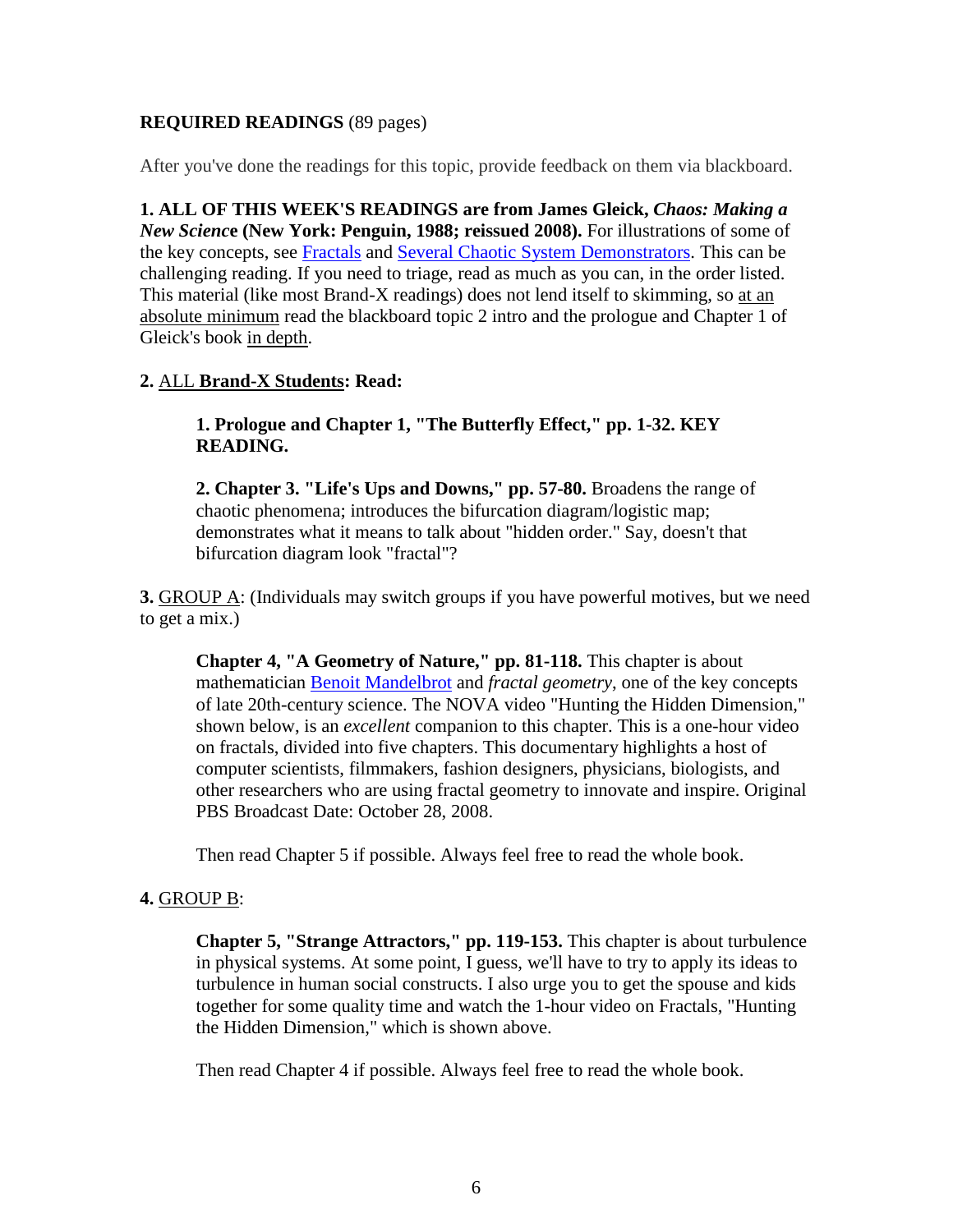# Complexity & Complex Adaptive Systems

### **TOPIC LEARNING OBJECTIVES**

- 1. Understand the key terms and concepts associated with complexity science, and the fundamental change that is inherent in a complex system that also is capable of adaptiveness.
- 2. Understand the attributes of a complex adaptive system, and how those attributes affect strategic planning related to the behavior of those systems.

### **REQUIRED READING/VIEWING** (~46 pages)

After you've done the readings for this topic, provide feedback on them via blackboard.

1. Melanie Mitchell, [Preface, Chapter 1, "What is Complexity?, and Chapter 19, The Past](http://www.clausewitz.com/courses/6089R/pdf/Mitchell-PrefaceCh1Ch19.pdf#zoom=100)  [and Future of the Sciences of Complexity"](http://www.clausewitz.com/courses/6089R/pdf/Mitchell-PrefaceCh1Ch19.pdf#zoom=100) from *Complexity: A Guided Tour* (New York: Oxford University Press, 2009), pp. ix-xii, 3-14, 291-303.

2. **The Game of Life.** The two very short, very dated videos on blackboard demonstrate the development of a key idea in Complexity, "Artificial Life." Read about the "Game of Life" in the block immediately below, then watch these two demonstrations of the very primitive 1970s computer game. View them simultaneously if possible. The rules and the playing board are always the same—the game allows you to select only the initial set of squares that will be 'on.' (i.e., the 'initial conditions'), resulting in wildly different outcomes. Ummmm... what do we call that again?

"**The Game of Life**" was invented in 1970 by John Horton Conway, Professor of Finite Mathematics at Princeton University. [This is discussed in Mitchell Waldrop's book, *Complexity: The Emerging Science at the Edge of Order and Chaos* (Touchstone Books, 1992)—check the index for references. See also Daniel C. Dennett, *Darwin's Dangerous Idea: Evolution and The Meanings of Life* (New York: Simon & Schuster; Reprint edition, 1996), pp. 166-176.] It proved fascinating to many students. ("Pong" would not be invented 'til 1972.) This simple mathematical exercise led investigators to a great many other ideas, but it also led directly to the entire field of "Artificial Life."

The Game of Life provides examples of "emergent complexity" and "self-organizing systems." It has a simple rule-set: "For each cell in the grid, count how many of its eight neighbors are **ON** at the present instant. If the answer is exactly two, the cell stays in its present state (**ON** or **OFF**) in the next instant. If the answer is precisely three, the cell is **ON** in the next instant whatever its current state. Under all other conditions, the cell is **OFF**." Interestingly, these basic rules were surprisingly hard to discover and seem to be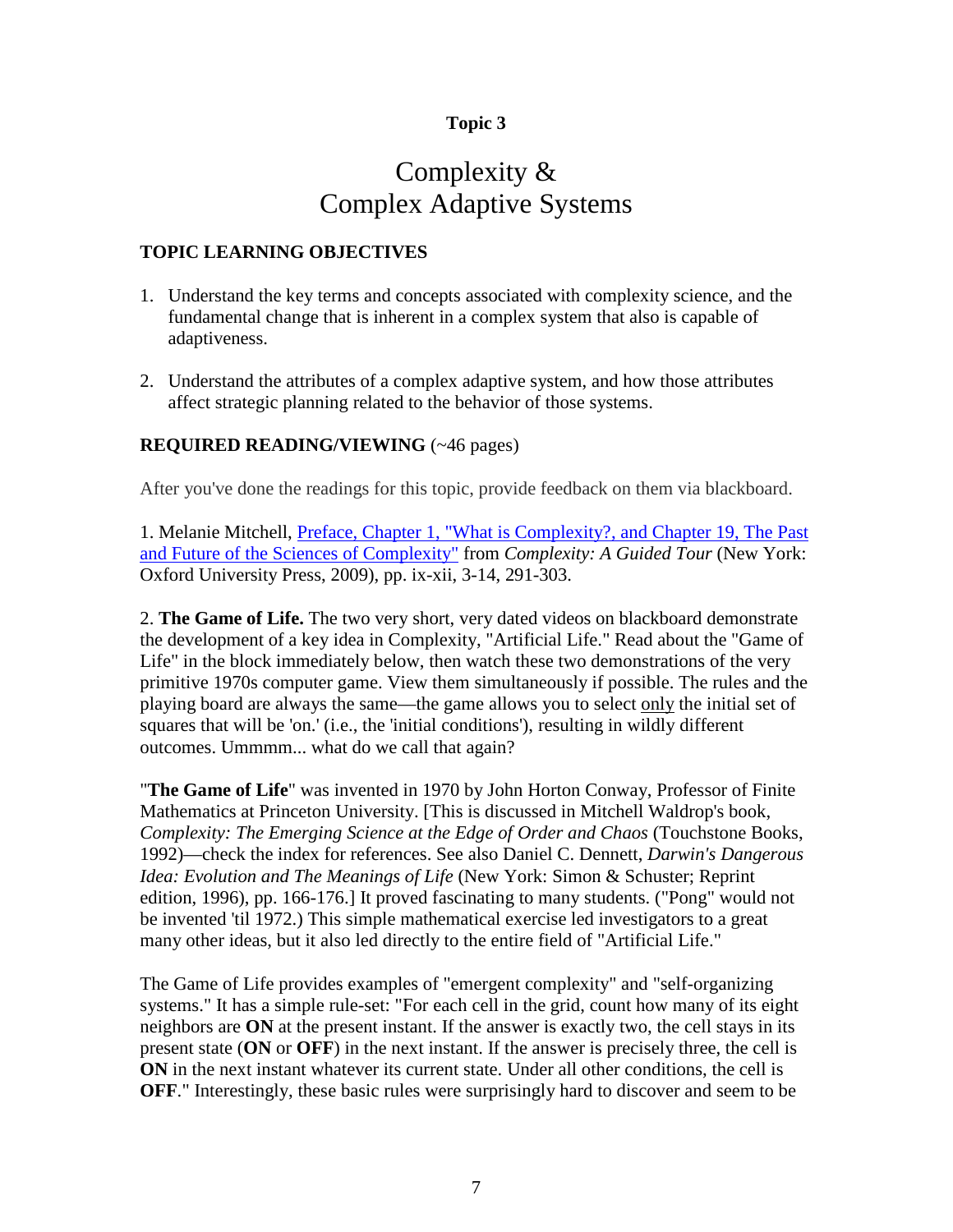unalterable or inevitable—that is, any *other* rules produce very uninteresting results: the system rapidly either freezes up solid or evaporates into nothingness.

Given this very simple, solitary rule, the game demonstrates a surprising amount of complexity and creativity, depending on initial conditions. Watch the two computer videos of the game linked to on blackboard to see the very different system behaviors driven purely by the initial configuration of ON cells.

3. **A Complex Adaptive System.** Watch the 6-minute video (also very dated—c.1990), "The Ants Go Marching: Behavioral Dynamics at Three Levels."

4. **A Great Leap Forward.** Then watch the two short but newer videos (below), which discuss the use of cellular automata in the artificial life computer program "*[Massive](http://www.massivesoftware.com/)*." This software application was used to provide the vast armies and battle scenes in the *Lord of the Rings* movies (released 2001-3). It's quite a leap from 1991, isn't it? [These videos are from *<http://www.lordoftherings.net/effects/>*.] See also (purely optional) the article, ["Digital Actors in \[](http://archive.wired.com/entertainment/music/news/2002/12/56778)*Lord of the*] *Rings* Can Think" [\[local backup copy\]](http://www.clausewitz.com/courses/6089R/pdf/Macavinta-DigitalActorsInRingsCanThink.pdf). Could you use this stuff to do anything besides make movies? Could the Massive agents be anything other than men or monsters (e.g., ships passing through the Straits of Malacca)?

5. Christopher Bassford, a.) ["The Nature of States and Other War-Making Political](http://www.clausewitz.com/readings/Bassford/StrategyDraft/index.htm#NatState)  [Entities,](http://www.clausewitz.com/readings/Bassford/StrategyDraft/index.htm#NatState)" **and** b.) ["War and the State System,](http://www.clausewitz.com/readings/Bassford/StrategyDraft/index.htm#StateSystem)" in "Policy, Politics, War, and Military Strategy." This is the original draft of *Marine Corps Doctrinal Publication (MCDP) 1-1, Strategy*, 1997. (These links *should* take you directly to the relevant sections; if not, use the links in that on-line book's table of contents.) These two readings are very short (about 7 pages total if you print them). They may be the course's only assigned reading explicitly about human war and politics, our normal subject matter here at NDU. They reflect a way of looking at those subjects that is shaped by scientific ideas like evolution, nonlinear mathematics, and Complexity theory.

6. John Lewis Gaddis, Chapter 7, ["Molecules with Minds of Their Own,](http://www.clausewitz.com/courses/6089R/pdf/Gaddis-Landscape-PrefaceCh7v2.pdf#zoom=100)" *The Landscape of History: How Historians Map the Past* (New York: Oxford University Press, 2004), pp.111-128. **(STUDENT ISSUE)** After reading this chapter, re-view the video at the top of the Topic 3 blackboard page. Why does the instructor assert that this roadway experience in South Asia is analogous to the Westphalian state system?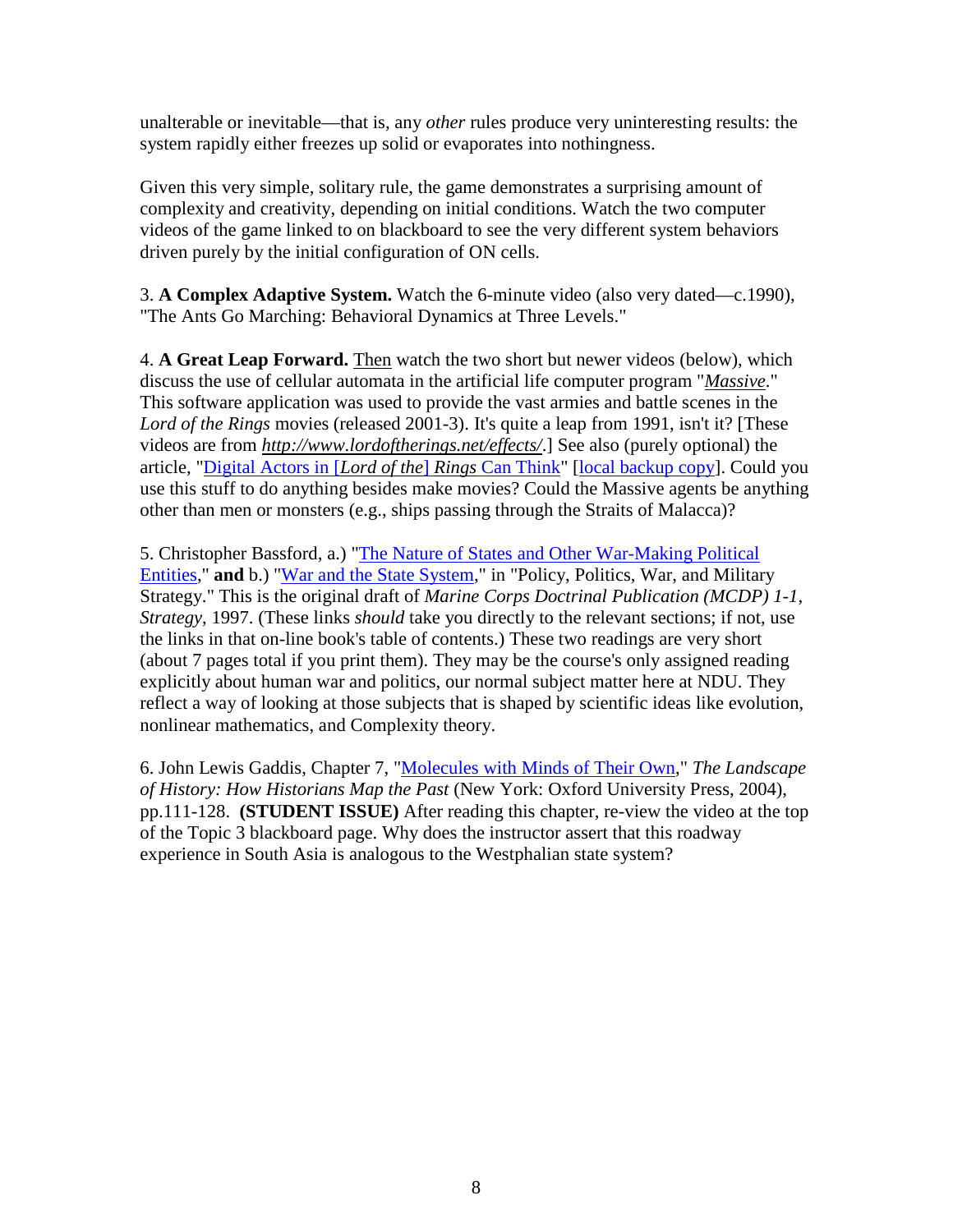# **Topic 4** Chaos, Complexity, & History

### **TOPIC LEARNING OBJECTIVES**

Recognize the overlap of history with the fields of chaos and complexity when history is viewed as a Science.

### **ISSUES FOR CONSIDERATION**

1. Historians dodge the label of 'science,' but is history a science nonetheless? I guess that means you have to figure out what 'science' means.

2. Science used to sneer at history (i.e., change over time), but now it increasingly embraces it. Why? And what does that mean?

3. Are "social scientists" scientists in a modern sense, or is their concept of 'science' obsolete? If so, does their work have value?

4. What does Gaddis mean by distinguishing the 'reductionist' approach from the 'ecological' approach? I.e., what is an 'independent variable' in human affairs?

5. So, what use is history to a strategist if history refuses to forecast?

6. How does Gaddis apply ideas from the physical sciences of Chaos and Complexity to the understanding of history?

7. How would you translate the "Butterfly Effect" into historical terms? How about fractals? Self-organization? Organized criticality (the 'tipping point')?

8. What disciplines, theories, data, etc., *cannot* be fitted into a historical treatment?

9. Are the historical methods Gaddis describes actually "methods"? Can you describe them and explain why historians approach their problem this way?

10. Ranke's call to relate "history as it actually happened" is pretty challenging, given that most of the necessary evidence is missing and much of what remains is highly suspect. How do we handle that challenge?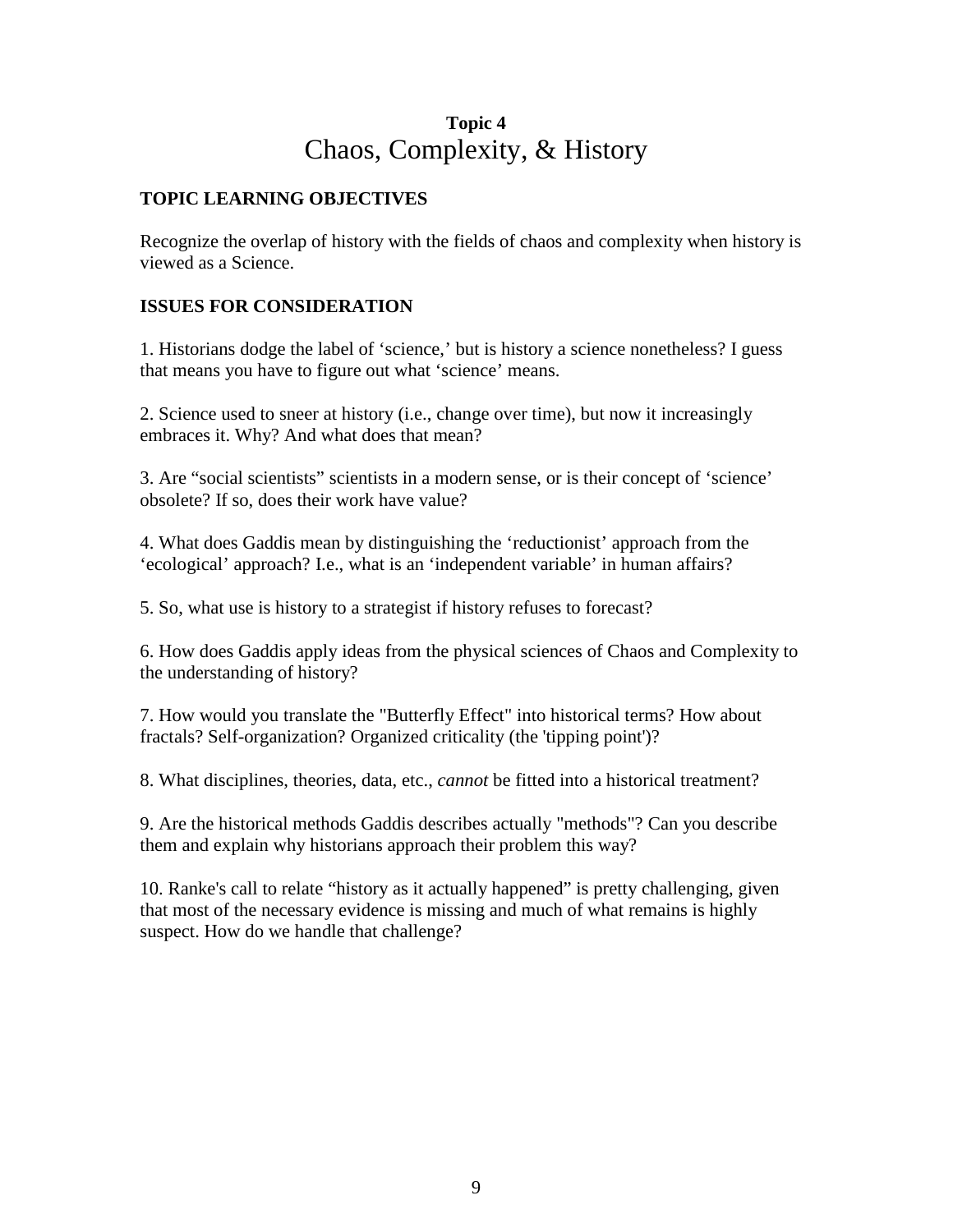### **REQUIRED READINGS** (54 pages)

After you've done the readings for this topic, provide feedback on them via blackboard.

**Note:** You read the introduction and Chapter 2 to Gaddis's book in Topic 1. You might want to briefly review them.

1. John Lewis Gaddis, Chapter 3, "Structure and Process"; Chapter 4, "The Interdependency of Variables"; and Chapter 5, "Chaos and Complexity," in *The Landscape of History: How Historians Map the Past* (New York: Oxford University Press, 2004), pp. 35-89. **(STUDENT ISSUE)**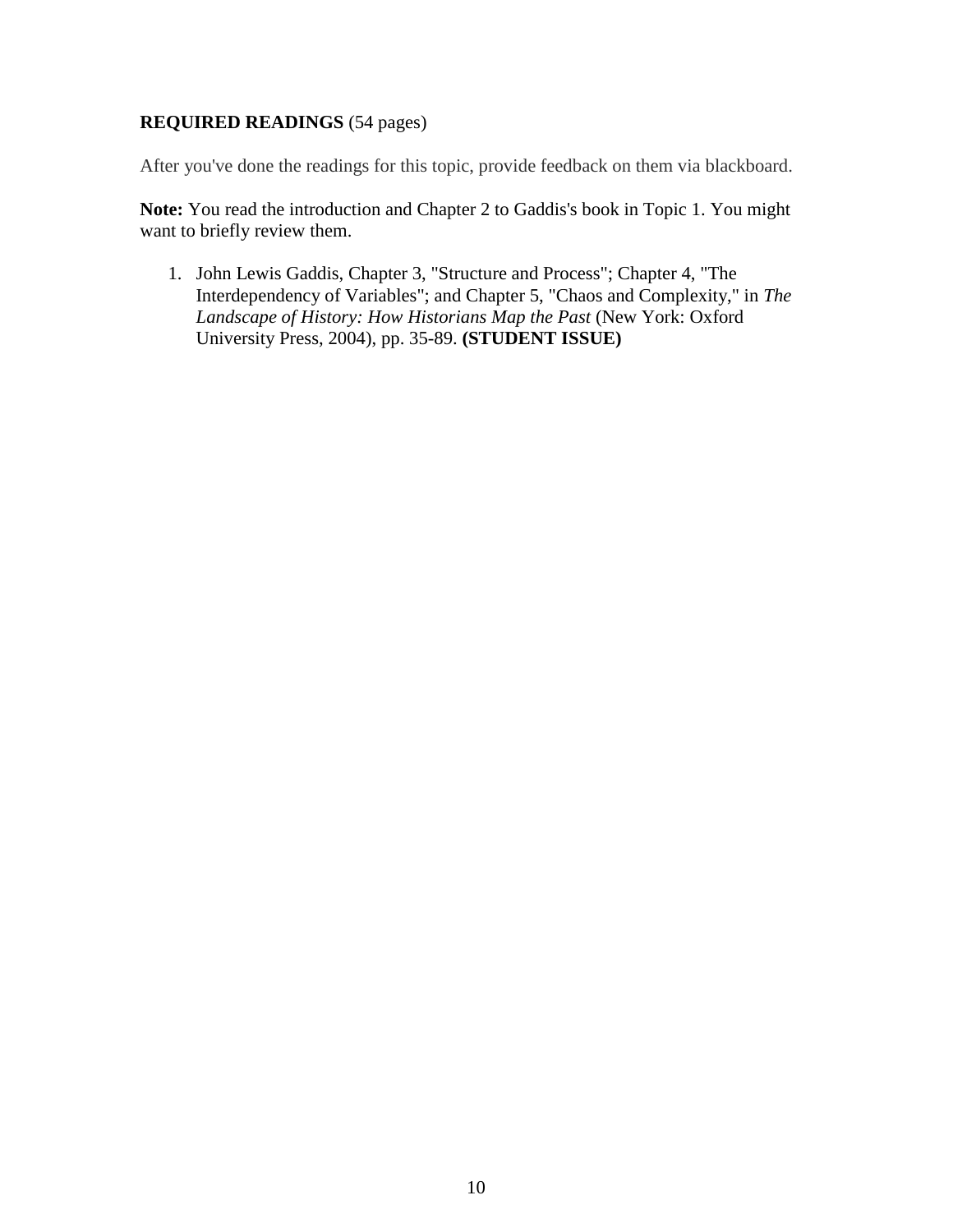# Evolution

### **TOPIC LEARNING OBJECTIVES**

- 1. Understand the three central ideas in evolution (the "Darwinian Trinity"):
	- A. variation exists within populations
	- B. these variations are transmitted from one generation to the next
	- C. differential survival (i.e., "natural selection") leads to diversity and to change over time
- 2. Understand the overwhelming role of non-competitive forms of inter-species relationships in driving the behavior of biological populations:

predation (which is *not* competition) parasitoidism parasitism commensalism mutualism sociality symbiosis *endo*symbiosis symbiogenesis

3. Understand the context of the term and the role of "fitness" from a biological systems perspective.

### **ISSUES FOR CONSIDERATION**

- 1. What's the difference between a genotype and a phenotype?
- 2. What is evolution driving *towards*?
- 3. Speaking of "survival of the fittest," what is "fitness"?
- 4. How could mere *recombination* of existing traits achieve innovation and diversity?

5. Shown below are two animated "fitness landscapes." Ignore the fact that they repeat themselves (that's simply because of these particular animations loop)—concentrate on the fact that they change over time. What does that mean to you? What might the various axes actually represent?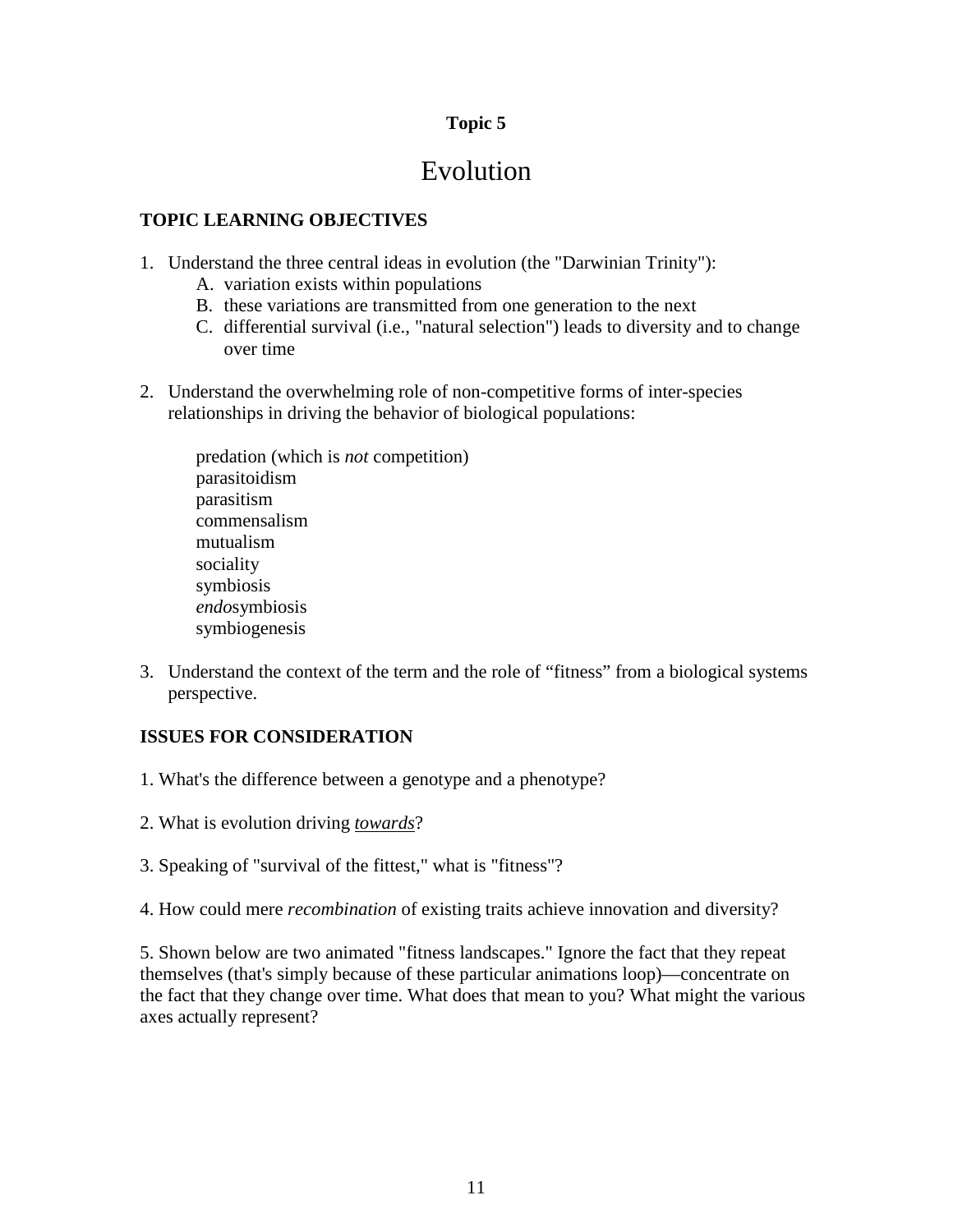

Two fitness landscapes. (The bottom one is from *[Wikipedia](https://en.wikipedia.org/wiki/Fitness_landscape)*.)

6. Again keeping this fitness landscape image in mind, remember that in a complex adaptive system (which any local ecology must be), the "environment" faced by any component agent includes not only the physical environment (terrain, climate, etc.), but all the other species in it, other members of your own species, etc. It may even include yourself, since you may play a number of different roles in the system. A bear, for instance, is a fisherman, a honey-gatherer, and a carnivore. If you (as the bear-carnivore) eat up or drive off all the local beavers, what impact is that going to have on you as bearfisherman and as bear honey-gatherer? Now, extend that thinking to a state. Remember that "the state" is not the amorphous sum of all its people, land, resources, etc.—the state is that organization which maintains a monopoly on legitimate violence within a given population and territory. Imagine a state whose success is based on its warfighting capabilities. What happens to that state once it eliminates all warfighting peer competitors? What will now be the basis for its appeal (or "legitimacy") to its population, its now-under-employed military elites, and the smaller allies once dependent upon it for protection from larger neighbors, etc.? Can you think of real-world examples?

7. Why might it confer an evolutionary advantage on a species—or even on life itself—to make aging and death unavoidable for the individual organism? What does that say for permanence in human social organizations? And yet, don't many (or all) such organizations strive to make themselves immortal? What happens when they succeed?

8. Ideas have impact outside their original fields. The political ramifications of evolutionary theory are enormous: Fascism and Communism were both based on different positions in the "nature vs. nurture" debate. Is it likely that scientists who stress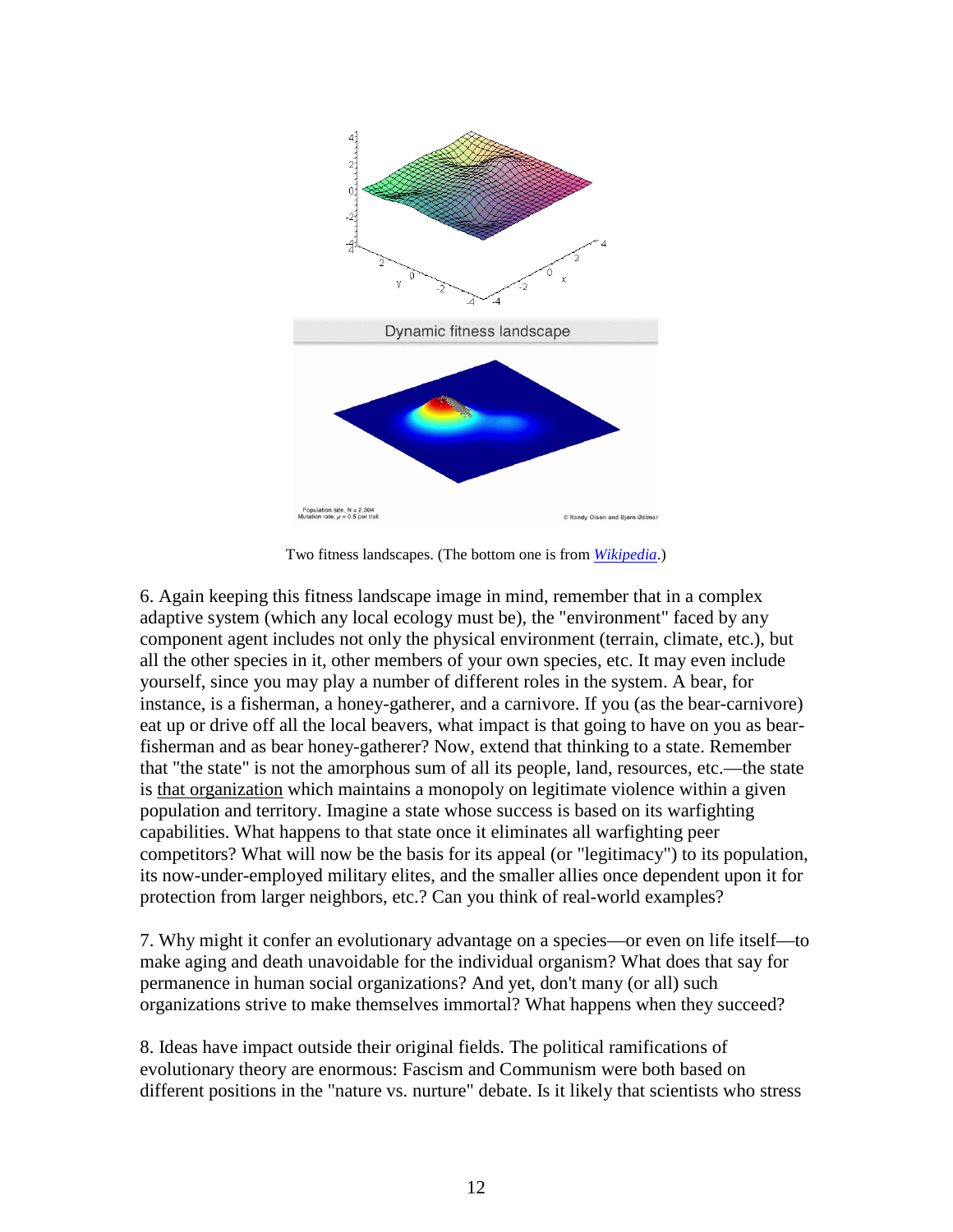the cooperative aspects of evolution may tend to be Socialists (e.g., [Lynn Margulis\)](http://en.wikipedia.org/wiki/Lynn_Margulis)? Is Edward O. Wilson's "Sociobiology" simply a stalking horse for Fascism and racism? (Wilson was virulently attacked on that basis.) Are these leaps from Biology to Politics intellectually justifiable, or are nature and human nature essentially unrelated fields?

9. Does the Program for Joint Education (PJE) threaten to create a "strategic monoculture" in United States military and strategic thinking? What is the drive behind this process, what are the benefits and dangers, and what are the alternatives? How many other such efforts are you aware of?

### **REQUIRED READINGS** (43 pages)

After you've done the readings for this topic, provide feedback on them via blackboard.

1. Melanie Mitchell, Chapter 5, ["Evolution,](http://www.clausewitz.com/courses/6089R/pdf/Mitchell-Ch5-EvolutionOCR.pdf#zoom=100)" from *Complexity: A Guided Tour* (New York: Oxford University Press, 2009), pp. 71-87. This a good, short overview of the history of evolutionary theory.

2. Scan this *PowerPoint* slideshow, ["Evolutionary Trees.](http://www.clausewitz.com/courses/6089R/ppt/Trees5.ppt)" It shows essentially identical branching evolutionary trees in very different domains (e.g., biology, software, linguistics, religion). We could draw similar trees for businesses and political organizations. If such similar patterns are useful in describing change over time in such diverse phenomena, doesn't that mean that they have something in common? It also introduces the powerful concept of *anastomosis* (the rejoining of branches).

3. David Sloan Wilson, [Chapters 1-4,](http://www.clausewitz.com/courses/6089R/pdf/WilsonDS-EvoForEverybody1-27ocr.pdf#zoom=110) *Evolution for Everyone: How Darwin's Theory Can Change the Way We Think About Our Lives* (New York: Delacorte Press, 2007), pp. 1-27. **Key Reading**. We'll be reading more from D.S. Wilson later. Wilson is a biologist, but he calls himself simply an "evolutionist" because his goal is to apply evolutionary ideas to many processes beyond pure biology. This book is an effort to popularize some basic ideas. Wilson's *Darwin's Cathedral*, which we'll look at later, is a much more challenging book.

4. View the video clip, "The Evolutionary Arms Race," from the [PBS "Evolution" series,](http://www.pbs.org/wgbh/evolution/darwin/index.html) episode "Darwin's Dangerous Idea," 2001. (10 minutes) (If this embedded MP4 video fails, try this *[Flash](http://www.clausewitz.com/Flash/FLVs/EvolutionaryArmsRace.htm)* version or this *.wmv* [version](http://www.clausewitz.com/video/EvolutionaryArmsRace.wmv) — 58mb.)

### 5. **FULL-SHOW VIDEOS:** Watch **ONE** of the following:

**VIDEO OPTION A.** "Nice Guys Finish First," video (1987, 46 minutes) by Richard Dawkins. Good for the whole family, but not great video quality. Watch the MP4 video embedded on blackboard or go to *[Bing](http://www.bing.com/videos/search?q=richard+dawkins+bbc+nice+guys+finish+first&&view=detail&mid=3F02A6CA1132604F414A3F02A6CA1132604F414A&FORM=VRDGAR)*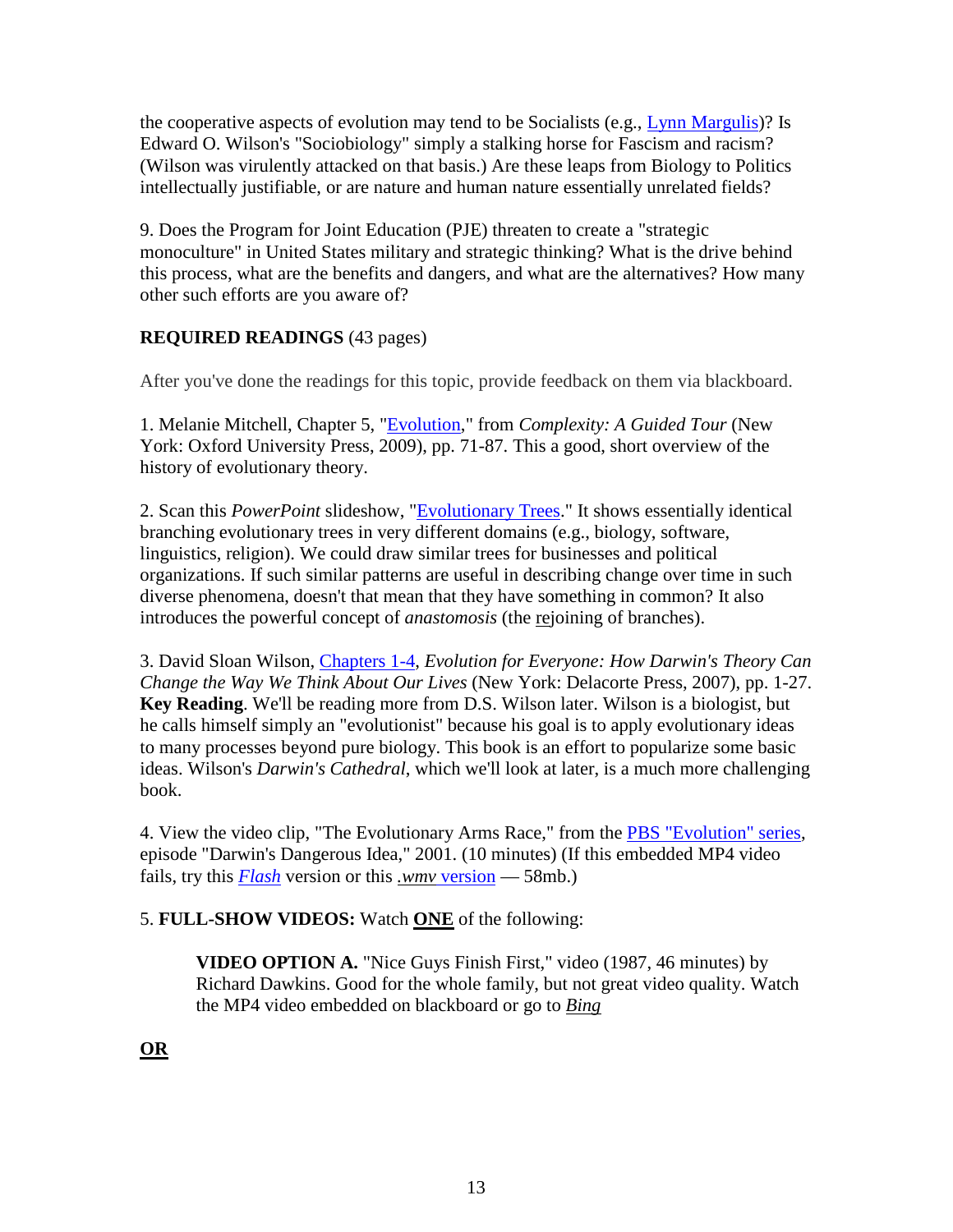**VIDEO OPTION B.** Watch the Cannabis and Potato segments of the "Botany of Desire" video (2009, 1hr 55 minutes), http://video.pbs.org/video/1283872815/ There are segments on the tulip, apple, potato, and marijuana—each explaining how these organisms exploit humans to achieve evolutionary success. All are useful and insightful, but the potato and cannabis pieces are especially cool and relevant. Good for the whole family. (See more info on this video below.) Alternate link to video on [Bing.](http://www.bing.com/videos/search?q=bbc+botany+of+desire&&view=detail&mid=C88DF87523CD180839E1C88DF87523CD180839E1&FORM=VRDGAR)

The section on Cannabis starts at about **55:52**. You can jump to it using the slider bar. (12 minutes)

**BACKGROUND INFO:** This video is based on Michael Pollan's best-selling book, *[The](http://www.amazon.com/gp/product/0375760393?ie=UTF8&camp=1789&creativeASIN=0375760393&linkCode=xm2&tag=theclausewitzhom)  [Botany of Desire: A Plant's-Eye View of the World](http://www.amazon.com/gp/product/0375760393?ie=UTF8&camp=1789&creativeASIN=0375760393&linkCode=xm2&tag=theclausewitzhom)* (Random House, 2002). This special takes viewers on an eye-opening exploration of the human relationship with the plant world, seen from the plants' point of view. What do we get out of understanding a plant's viewpoint, and why is it so difficult to get our minds around that approach? BTW, how good are you at understand ISIS's way of seeing the world? (Or your Instructor's?)

The program as a whole shows how four familiar species**—**the apple, the tulip, *Cannabis* and the potato**—**evolved to satisfy our yearnings for sweetness, beauty, intoxication and control. If you're running out of time, watch the intro, then focus on one section: the apple (which starts at **04:49** in the full video—you can jump to it using the slider bar), *Cannabis* (starts at **55:52**), or the potato (starts at **1:23:30**). I'm struck by how many strategic arenas this series touches on, from business to religion and war. (Here's the *Amazon.com* listing for [Pollan's book.](http://www.amazon.com/exec/obidos/ISBN=0375760393/theclausewitzhomA/))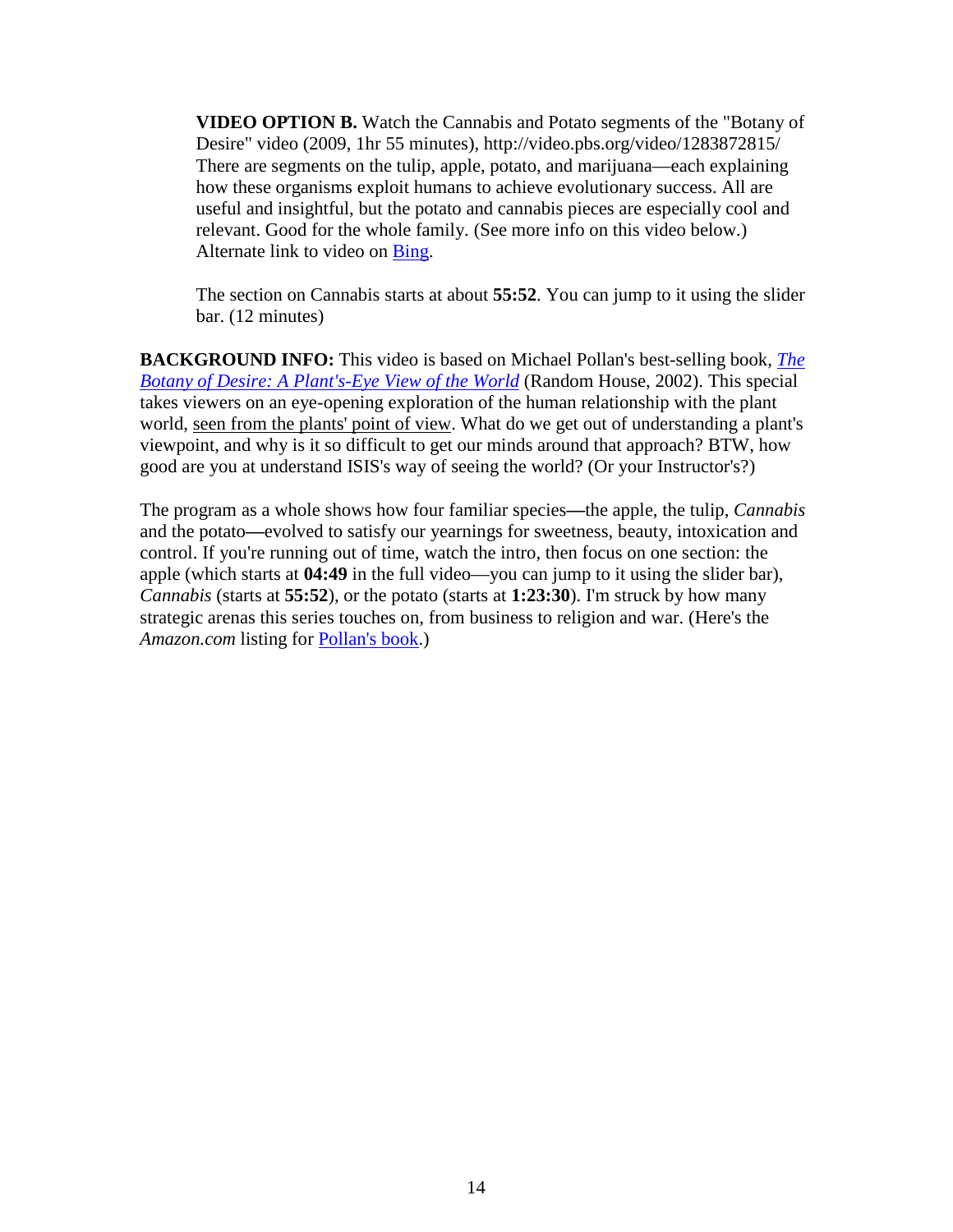# **Topic 6 Evolution, Humans, & Human Superorganisms**

### **TOPIC LEARNING OBJECTIVES**

- 1. Understand the background of the conflict regarding the comparative effect of evolutionary selection on individuals vs groups.
- 2. Recognize the impact of the conflicting incentives on biological fitness that is inherent in that conflict.
- 3. Understand the evolutionary implications of viewing different levels of biological populations as superorganisms.

### **ISSUES FOR CONSIDERATION**

1. *Cui Bono*? (Latin for "To whose benefit?") In biology, does a gene spread because it benefits its owner-species, or simply because it can? A growing tumor represents great success for cancer cells, until they kill their host and thus themselves. Do some CEOs today earn enormously disproportionate pay because that's necessary for the effective functioning of the capitalism that has made America so successful, or simply because as a class they are gaming the system in new ways (and possibly destroying it in the process)? Does a nation go to war to serve its own collective interests or to serve the personal interests of its rulers—and are democracies any different in this respect than dictatorships, monarchies, oligarchies, etc.? Does a cultural idea like a religion or other ideology spread because it serves the interests of man or of God, or simply because it has a capacity to harness human energies for its own reproduction?

2. Do you think that natural selection operates on multiple levels—*e.g.*, the gene, the individual, the local herd or tribe, the species, even an ecology as a collective system—or on ['Gaian'](https://en.wikipedia.org/wiki/Gaia_hypothesis) Earth as a whole? Or does it happen only at the level of the individual gene, or the reproductive individual, as 'commonsense' demands? Only the individual organism actually reproduces, but among social animals, at least, individual survival may depend on the character of the group—ergo, "group selection." But only the gene actually transmits evolutionary information—the individual organism can be seen as merely the "vehicle" in which genes travel through time and space (in Dawkins' words, a 'survival machine for genes').

3. Is there a cultural equivalent to the gene—a unit of cultural information transmission? Need such a unit have some physical reality—embedded, say, in some particular pattern of neurons? What *is* "culture," anyway? And how can it be an "evolutionary environment" or even a "substitute" for evolution?

4. If 'strategy' is a conscious process (and that is very debatable), who consciously controls America's "strategic culture"?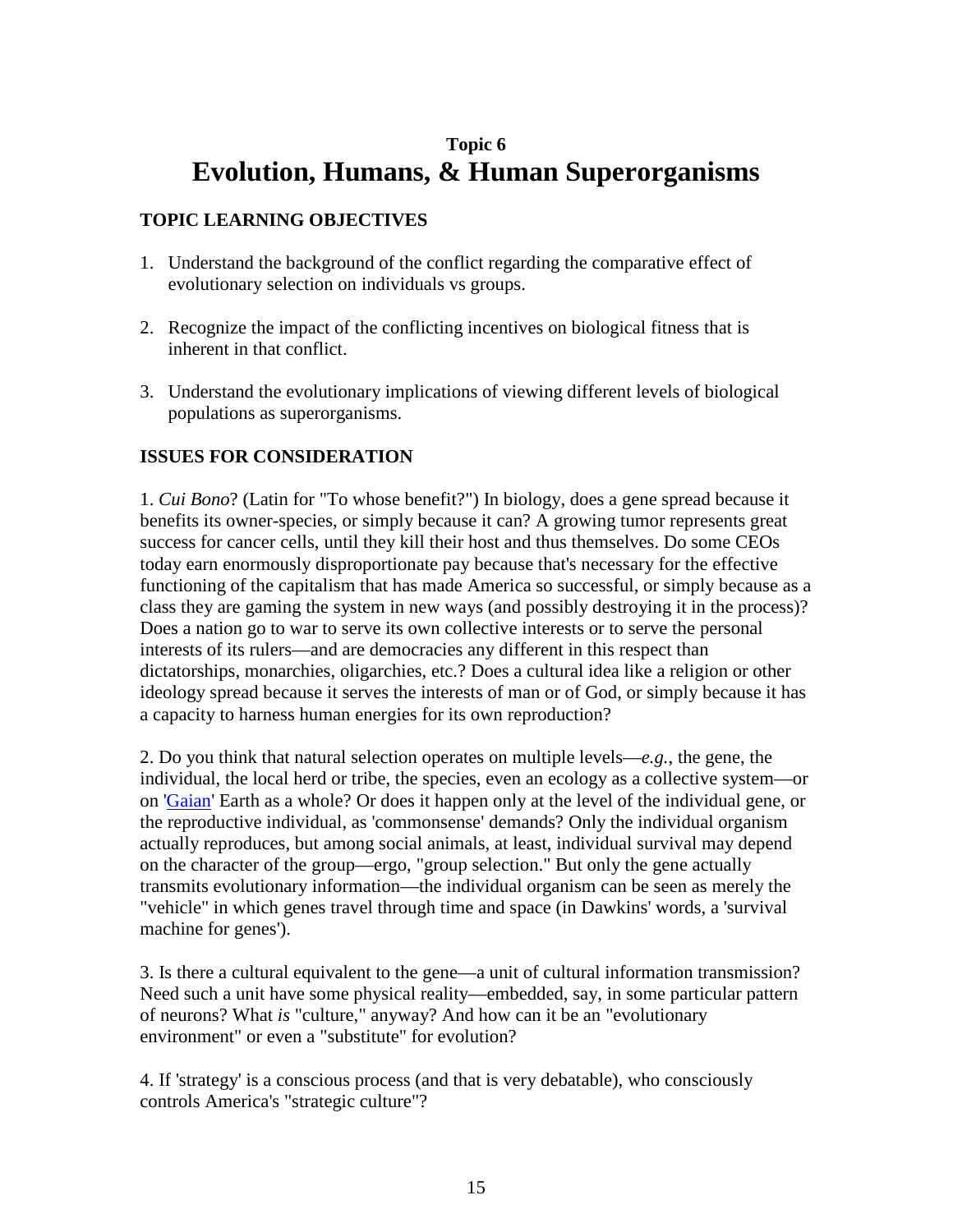5. Any discrete 'strategic' idea, concept, innovation, etc., must survive a highly political and therefore at best "semi-rational"—process. This political process normally imposes some tests that are entirely unrelated to the putative objects of the idea itself, even before it is placed into actual execution. In the vast majority of cases, such processes change the original concept, often beyond recognition and not *necessarily* to any benefit for the originator, the idea itself, or the collective actor the strategy is supposed to benefit. Do you accept that description? If so, how does this process differ from "natural" selection?

6. The early evolutionist Jean-Baptiste Lamarck (1744-1829) talked about what is now called "soft inheritance," i.e., the "inheritance of acquired characteristics." We 'know' today that changes in the non-reproducing cells of the body cannot be transmitted to the next generation. But does Lamarck's idea regain force if we're talking about culture as an evolutionary mode?

7. "Free riders" are characters who try to gain the benefits of cooperative groups without making the sacrifices. How do strategies like ["tit for tat"](http://en.wikipedia.org/wiki/Tit_for_tat) handle that problem? How do real human societies handle it?

8. A famous question: If a Congress of gorillas gathered together to design a supergorilla, would they design a human? Similarly, would a new Constitutional Convention be able to improve on the work of 1789? Would a super-strong, super-smart chief executive—an American "Emperor"—be able to improve on the meandering stream of compromises that normally make up "American national strategy"? Or is the conflict inherent in those compromises actually the *reason* for "The Great Republic's" success?

9. It seems that we can think dispassionately about the evolution of social interaction among guppies, spiders, or beetles. It seems to be a little more difficult to be dispassionate about the social interaction of chimpanzees—or even of ants, because the comparisons to human social behavior are so stark. Can we truly be dispassionate in discussing the evolution of human social interaction? Should we be?

10. Evolutionary biology defines "success" in reproductive terms—i.e., a genome is more "successful" if it spreads over a greater area and increases its numbers or bio-mass, etc. While the Mongols or Nazi Germany (not to mention most other human communities throughout history) might have defined success along similar lines, is that an appropriate standard for today's United States of America? Do we engage in *metaphorical* conquests? If so, are these driven by the same instincts?

11. How would you define strategic success specifically for the United States of America (as a state or society) over, say, the next century? Would you call the USA a success if it achieved great wisdom, equality, beauty, or complexity but shrank markedly in relative size, wealth, numbers, and power? Would it be a "success" if it simply managed to sustain its own existence in an increasingly narrow and hostile environment, like, for example, some successful species of Alpine shrub?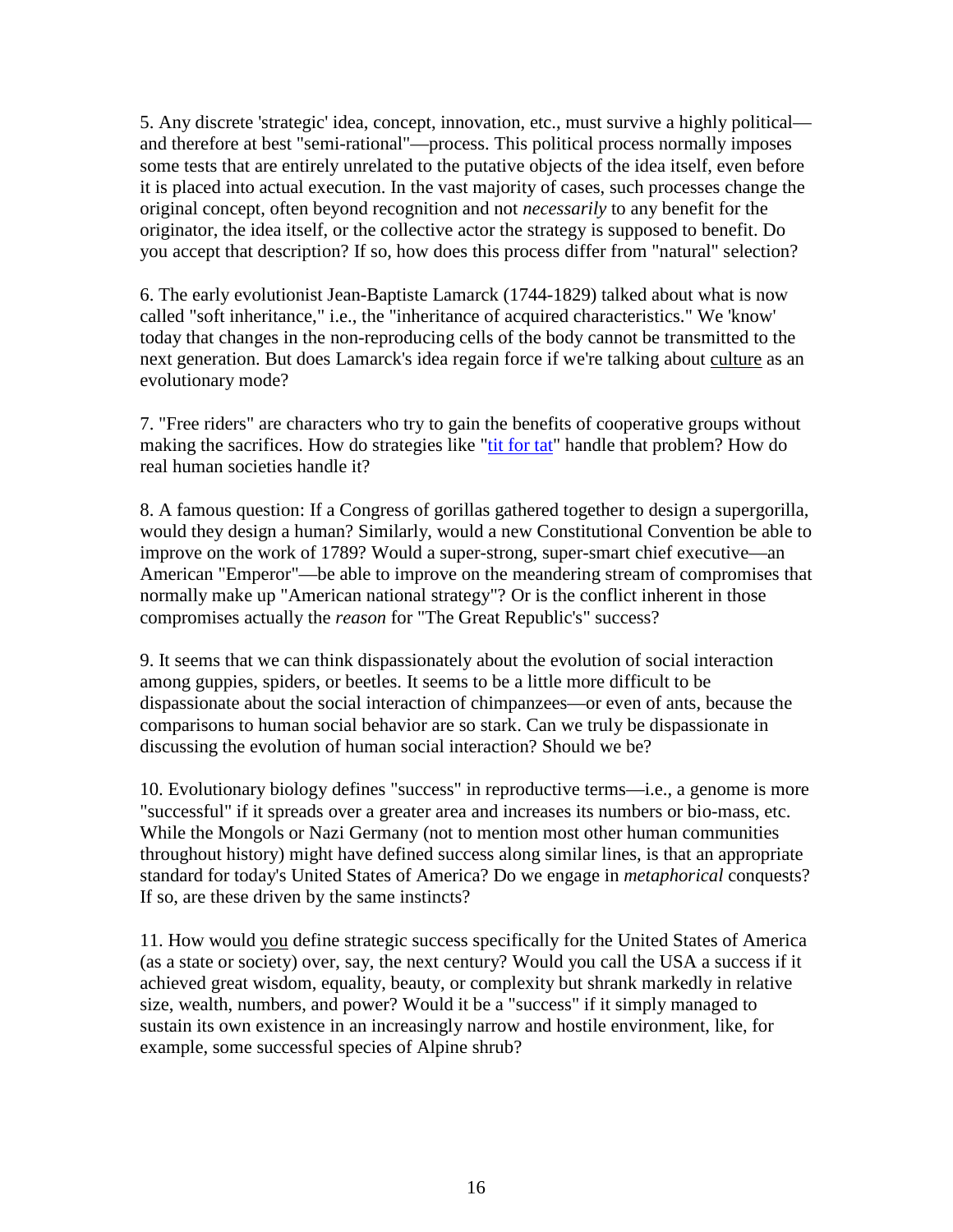12. Which Pizza restaurant has been more "successful," Papa John's, which did not exist when some of us started High School, Sbarro's, which was ranked by Yahoo! Food as the second best pizza chain in America in May 2015 (one year after exiting a three year period under Chapter 11 bankruptcy protection) or Regina's Pizza, a small family Pizzeria that has persisted in Cambridge, Massachusetts for over a century?

13. So, would it be realistic to define American strategic "success" in some manner not similar to success as defined in evolutionary biology—in other words, to defy the message of the last 4 billion years of the history of the world and of human political organisms? Or would you prefer not to define it at all?

# **REQUIRED READINGS** (79 pages)

After you've done the readings for this topic, provide feedback on them via blackboard.

1. *Wikipedia* article on *[Cui Bono](http://en.wikipedia.org/wiki/Cui_bono)*. In whose interest is evolutionary change?

2. David Sloan Wilson, *Darwin's Cathedral: Evolution, Religion, and the Nature of Society* (Chicago: University of Chicago Press, 2002), ["Introduction: Church as](http://www.clausewitz.com/courses/6089R/pdf/WilsonDS-DCath-IntroOCR.pdf#zoom=100)  [Organism," and Chapter 1, "The View from Evolutionary Biology,](http://www.clausewitz.com/courses/6089R/pdf/WilsonDS-DCath-IntroOCR.pdf#zoom=100)" pp.1-46. **(Student Issue)(Key reading!)** This book overall is an attempt to look at human religions as organisms. We will politely ignore the religious issues and focus instead on the notions of "group selection," "superorganisms," and the idea that any human organization (SOCOM?) can be viewed in that light. (See *[Amazon](http://www.amazon.com/exec/obidos/ASIN/0226901351/ref=ase_theclausewitzhomA/)* [listing](http://www.amazon.com/exec/obidos/ASIN/0226901351/ref=ase_theclausewitzhomA/) for this book.) This is a dense, complex, and extremely rich reading. You may have a tough time with it. (I did/do.) But close reading may have a powerful payoff. If any one section gets overwhelming, skim it and move to the next. Save this reading and drill into it again later when you're in a serious, patient frame of mind. :-)

3. Matt Ridley, [Chapter 1, "Human Nature,"](http://www.clausewitz.com/courses/6089R/pdf/Ridley-RedQueenOCR.pdf#zoom=125) *The Red Queen: Sex and the Evolution of Human Nature* (Penguin, 1993), pp. 1-21.

4. Video, Daniel Dennett on ["Dangerous Memes."](https://www.youtube.com/watch?v=KzGjEkp772s) (About 15 minutes.) Dennett and Dawkins have been pushing atheism via evolutionary theory, vice D.S. Wilson's approach. You need not get distracted by the atheism argument, which is utterly outside the scope of evolutionary science. What we're interested in here is the notion of "memes." If this catches your attention, this idea was first proposed in Richard Dawkins, Chapter 11, ["Memes: The New Replicators,](http://www.clausewitz.com/courses/6089R/pdf/Dawkins-MemesOCR.pdf#zoom=125)" *The Selfish Gene* (Oxford University Press, 1976/1989), pp.189-201. (See *[Wikipedia](https://en.wikipedia.org/wiki/Memes)* entry.) Once you are familiar with the word "memes," you will probably start seeing/hearing it everywhere.

# **OPTIONAL**

Glen Harlan Reynolds, *The Social Media Upheaval* (Encounter Books, 2019). Pp. 1-5. **(Student Issue).**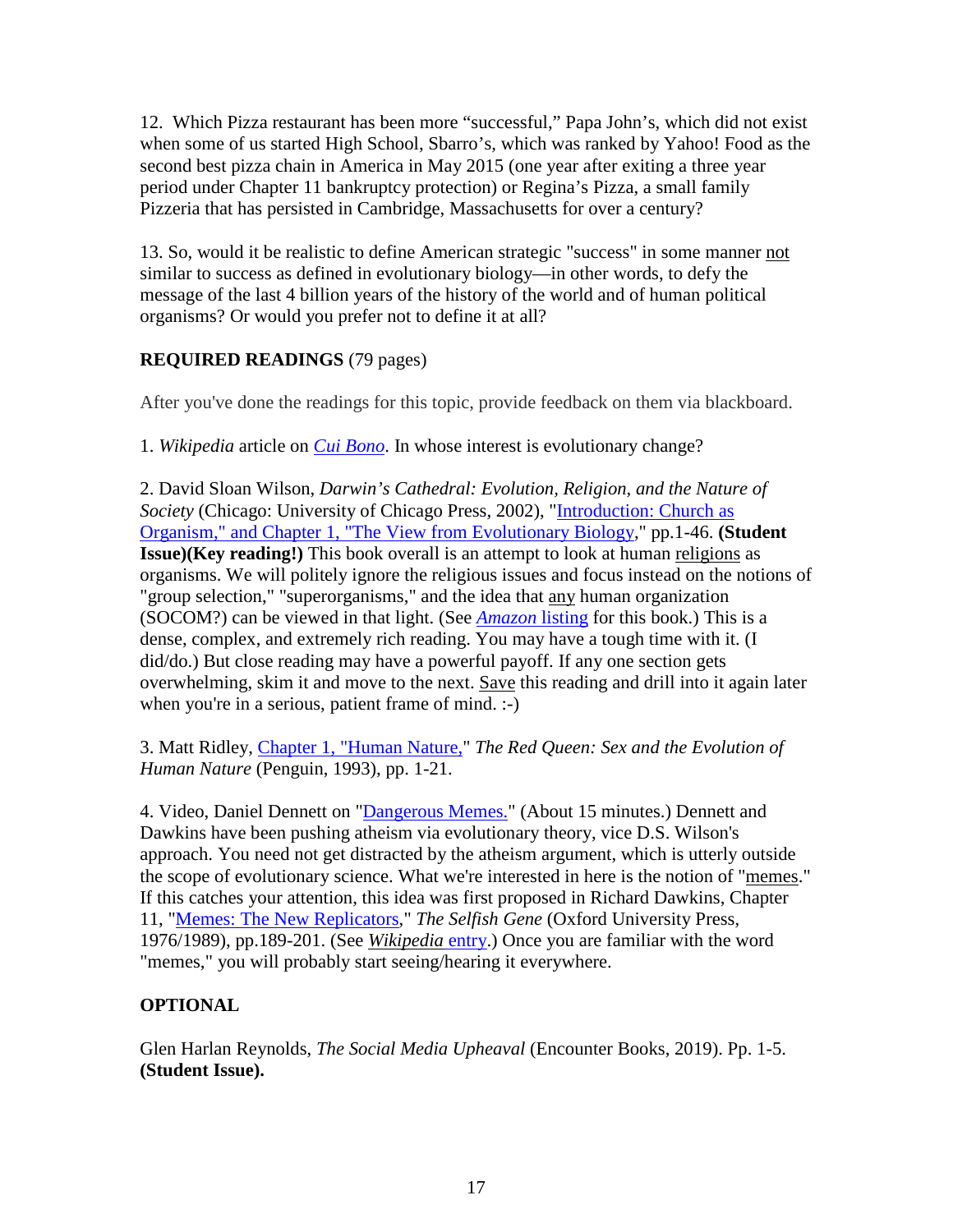Nassim Nicholas Taleb, Prologue, "Antifragile: Things That Gain from Disorder." (Random House, 2012), pp. 1-13**. (Student Issue).** 

These are optional reading, appropriately placed at the end of the last topic of the first half of the course – the broad "conceptual" area block. It makes a good transition between "concepts" and "environments." We can now start to consider how elements of chaos, complexity, non-linearity, evolution, and levels of competition might be fit together in a manner to benefit a humble strategist.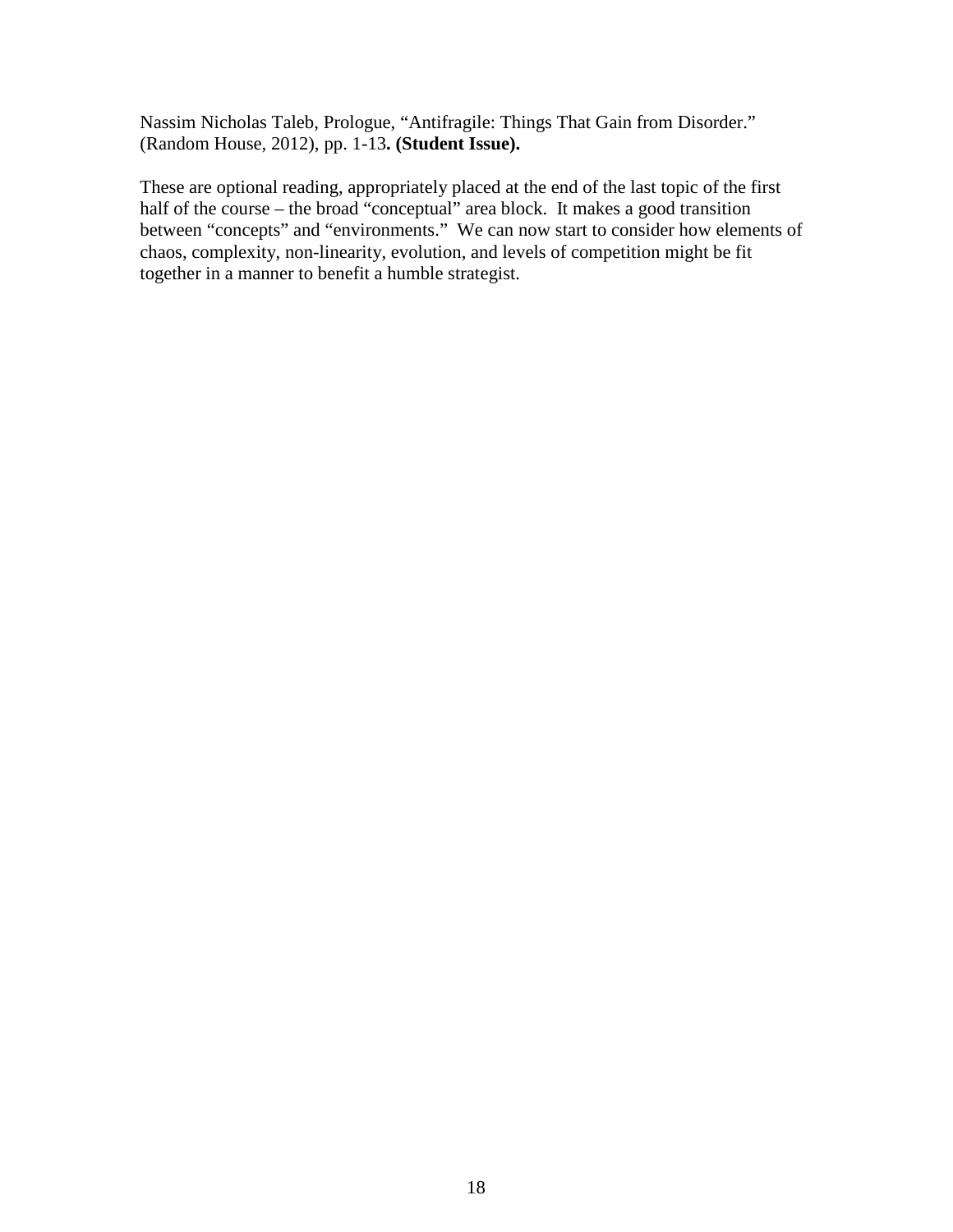# Decision-Making Theory

### **TOPIC LEARNING OBJECTIVES**

1. Understand a range of different decision-making theories and approaches, and the ramifications of biases based on experience that shape the instinct associated with which one a strategic leader chooses to employ.

### **ISSUES FOR CONSIDERATION**

1. Once, when the course designer was in the doctrine-writing business, there was a major argument over the term "improvisation." One camp thought that the ability to "improvise" was a good thing, and the other thought that anybody who had to "improvise" must be, by definition, a bad strategist. They settled on "adapt." What was that all about?

2. If "improvise" is a controversial word, what about "pattern recognition" or "intuition"?

3. What are the key differences between studying *how* people make decisions, explaining how they "must be making" decisions, and describing how they "should" make decisions? How does Klein approach those issues?

4. Klein gives examples from many different fields (e.g., firefighting, nursing, air defense), but aren't most of these tactical-level decisions? Why might we expect things to work differently at the strategic level? Or is the "strategic level" just a place where tactics cost more and involve more people?

5. How do you define the "tactical" or "strategic" levels in these non-military fields? What is the tactical level of the baseball business? What is the strategic level of firefighting? Is that thought-structure even applicable?

6. Many of Klein's subjects have enormous experience in their fields—they have been in similar or analogous situations many, many times. They have personally witnessed the processes leading up to the kinds of problems on which they focus and the real-world consequences of many previous decisions they had made at the same level of organization and events. Is that true of most strategic-level decision-makers?

7. What would strategic-level political-military decision-making look like if it matched Klein's observations at the tactical level? How does this differ from what you've observed in strategic leaders?

8. If Klein's approach is relevant at the strategic level, how *should* we prepare leaders for strategic-level decision-making? Does your prescription match actual practice?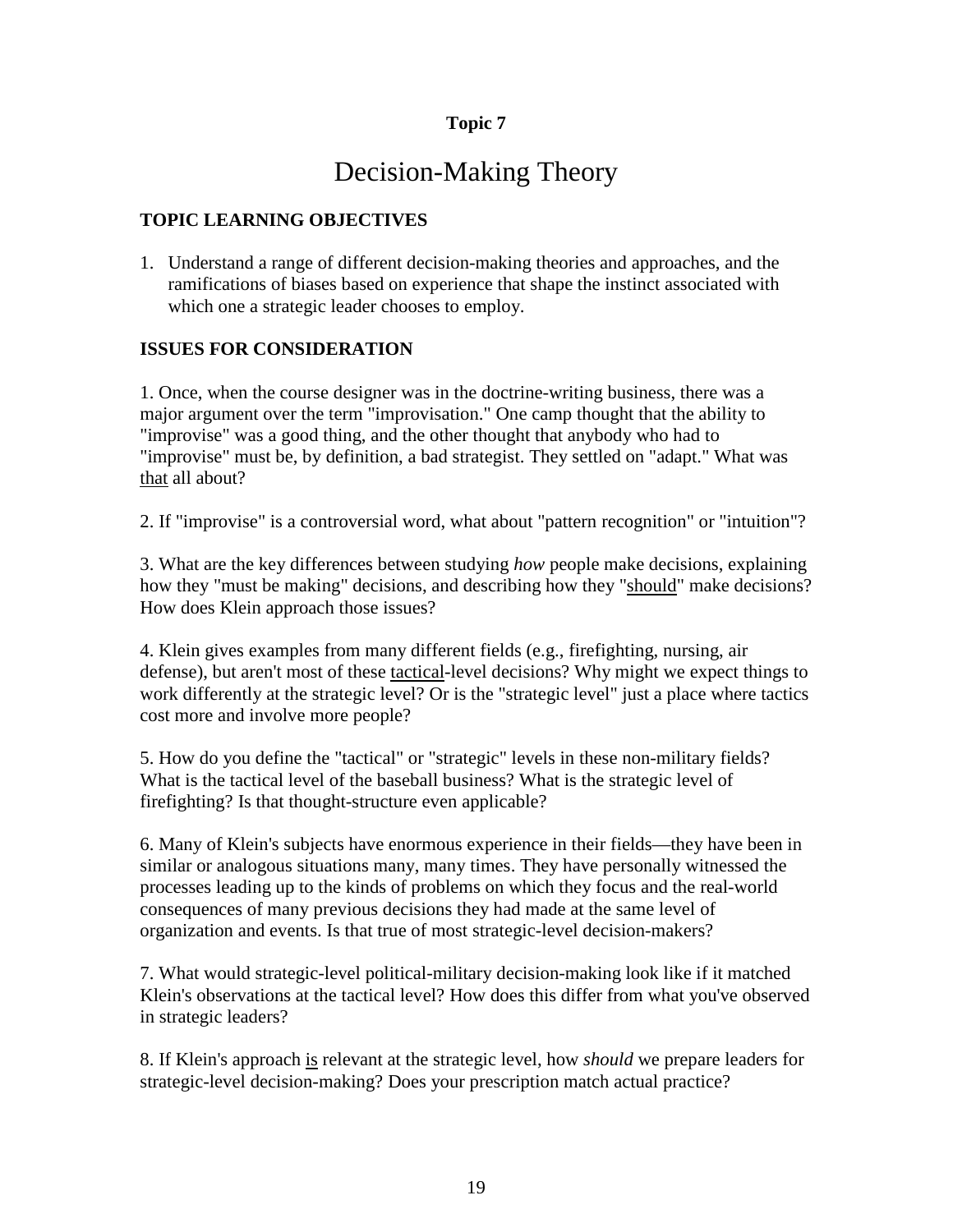9. If there were no significant uncertainties, no missing information, would the conscious, rational decision-making model be the best practical approach? Could we in fact handle the necessary amount of information even if it was all complete and accurate?

## **REQUIRED READINGS** (44 pages)

After you've done the readings for this topic, provide feedback on them via blackboard.

1. Gary Klein, [Chapters 1-4,](http://www.clausewitz.com/courses/6089R/pdf/Klein-SourcesChs1-4ocr.pdf#zoom=100) *Sources of Power: How People Make Decisions* (MIT Press; Reprint edition, 1999), pp. 1-44. [https://web.a.ebscohost.com/ehost/pdfviewer/pdfviewer?vid=3&sid=c2fbb72a-02ac-](https://web.a.ebscohost.com/ehost/pdfviewer/pdfviewer?vid=3&sid=c2fbb72a-02ac-462a-8f68-7d52fcd985a9%40sessionmgr4006)[462a-8f68-7d52fcd985a9%40sessionmgr4006](https://web.a.ebscohost.com/ehost/pdfviewer/pdfviewer?vid=3&sid=c2fbb72a-02ac-462a-8f68-7d52fcd985a9%40sessionmgr4006)

2. Video (45 min.), Gary Klein on experience and intuition vice systematic rational decision processes. Original URL: [http://player.vimeo.com/video/83528479 —](http://player.vimeo.com/video/83528479%20%E2%80%94%202%20July%202011) 2 July [2011.](http://player.vimeo.com/video/83528479%20%E2%80%94%202%20July%202011)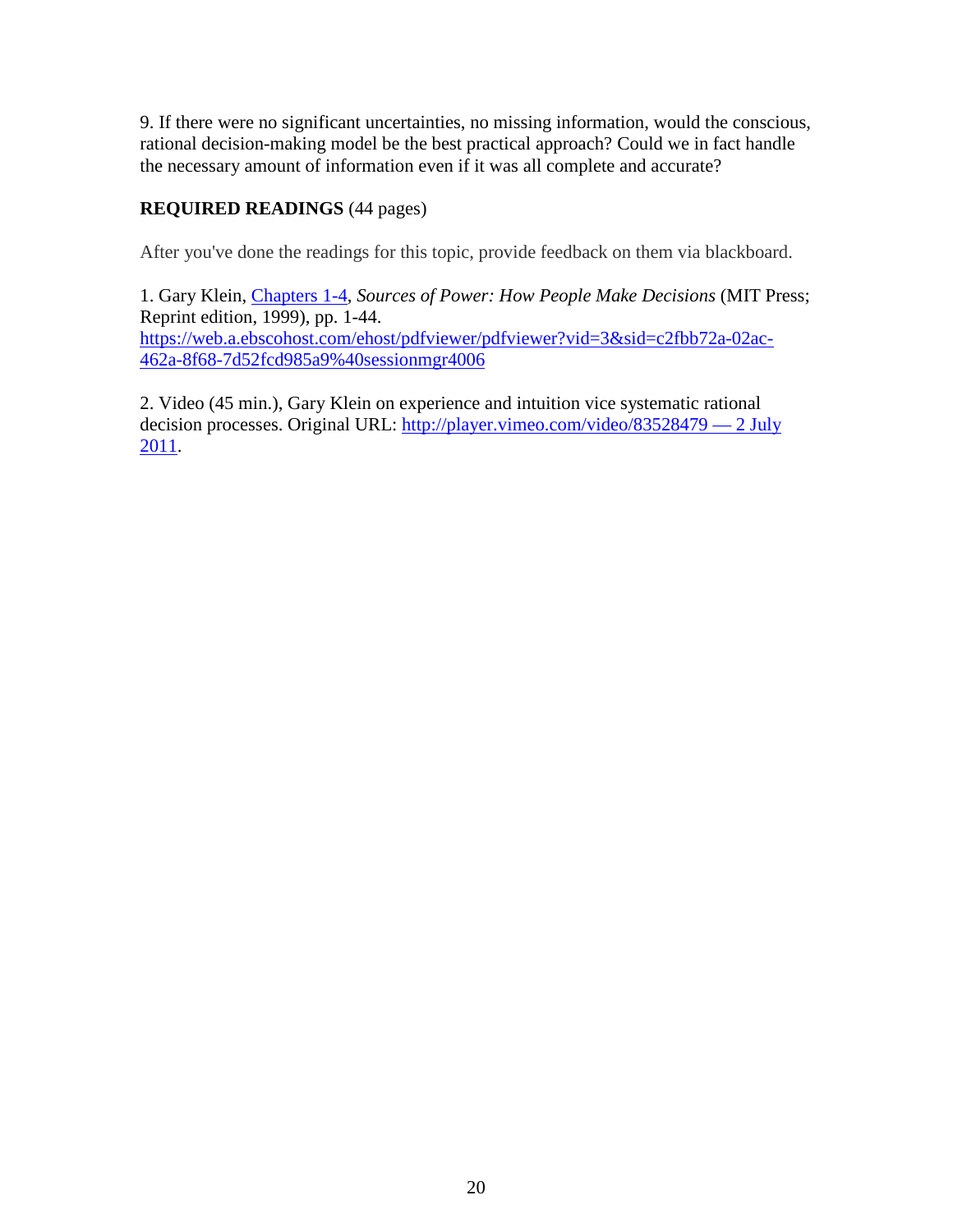# Causation

### **TOPIC LEARNING OBJECTIVES**

- 1. Understand the challenge in identifying causation within any complex adaptive system.
- 2. Recognize the tendency to conflate correlation with causation, the effects of multicausality, and the pitfalls of assumptions regarding sequence in time as an appropriate factor to derive causation.

### **ISSUES FOR CONSIDERATION**

1. How do we sort out immediate and more distant causes? If *every* cause plays a role in the outcome, how do we rate their relative importance? How do we know when to stop adding to the pile?

2. Historians play with things like causation, contingency, and counterfactual 'what-ifs?' What are the roles of these factors in strategy?

3. Why do we have an assigned reading on schizophrenia?

4. It is easy to be overwhelmed by complexity when we embrace multicausality. That's OK: clearly, most strategists get overwhelmed by it too. Napoleon, for example, has often been described as "the most competent human being who ever lived." He ended up imprisoned on the island of Saint Helena. So, how do *we* cope with it?

5. What is "Physics envy"? How might it distort our thinking about causation in human events?

6. The message seems to be that there are causes you can control (or, at least, possibly affect) and those you can't; those you can understand and those you can't; those you can know about and those you can't even be aware of. The magnitude of some causes appears obvious, others are inscrutable. And there are causes you might be able to move from one column to the other (for yourself or for your opponents). How much of the web of causation can you take into your calculations (or ignore) before life becomes essentially random?

7. If you can't explain the causes of your coming victory, should you be in the game?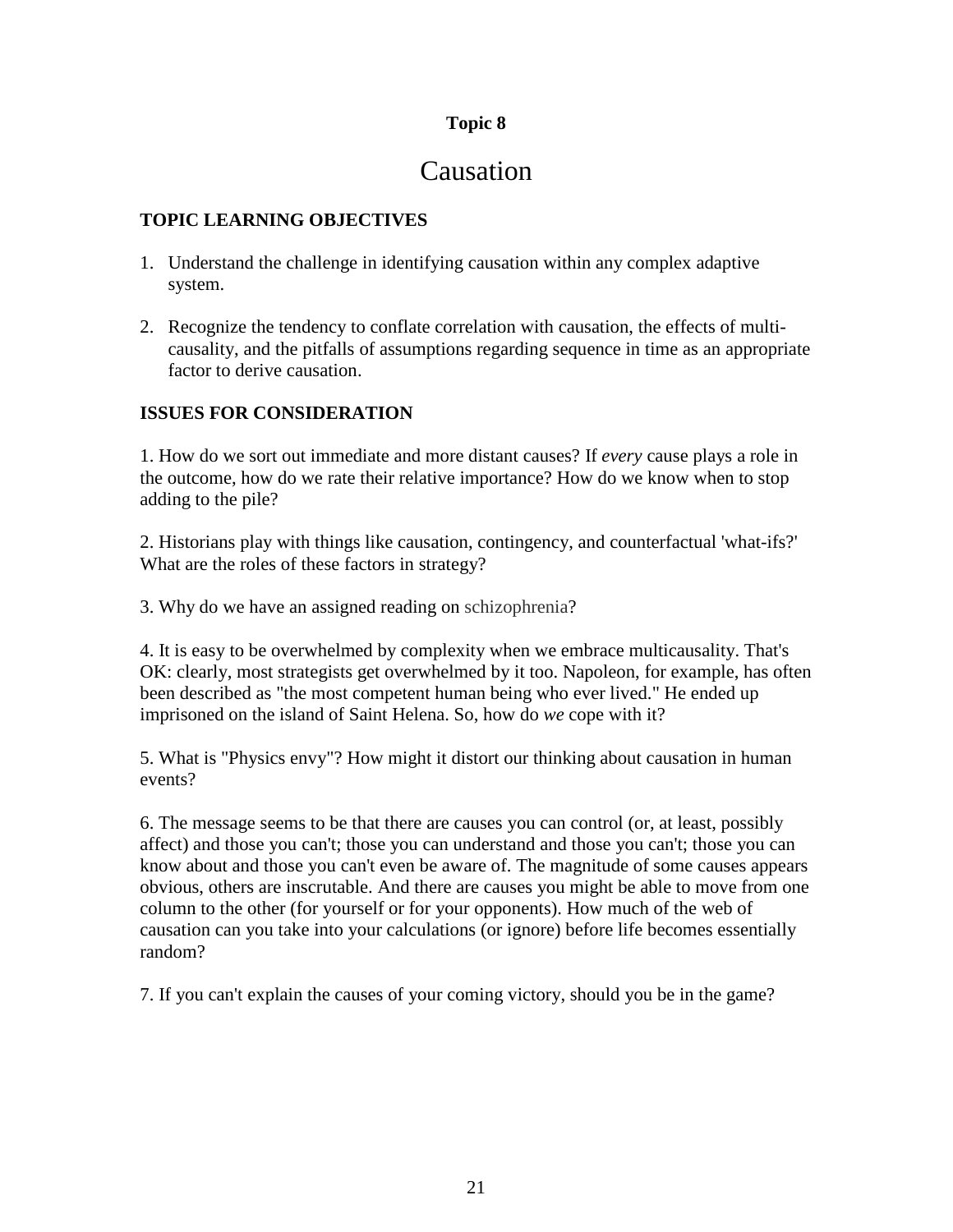### **REQUIRED READINGS** (97 pages or 44 pages plus video**)**

After you've done the readings for this topic, provide feedback on them via blackboard.

1. John Lewis Gaddis, Chapter 6, "Causation, Contingency, and Counterfactuals," *The Landscape of History: How Historians Map the Past* (New York: Oxford University Press, 2004), pp. 91-109. **(STUDENT ISSUE)**

2. Matt Ridley, ["Chapter 4, "The Madness of Causes,](http://www.clausewitz.com/courses/6089R/pdf/Ridley-TheMadnessOfCauses.pdf#zoom=125)" in *The Agile Gene: How Nature Turns on Nurture* (HarperCollins, 2003), pp. 98-124. In this book, Ridley (a science journalist who specializes in genetics) is addressing a long-running battle over the cause of human behavior: Is it driven by nature or by nurture (i.e., by genes or by environment and upbringing)? Chapter 4 concerns the causes of schizophrenia. BTW, what are the various meaning of this book's sub-title? And what does "*non sequitur*" mean?

3. Leonard M. Mlodinow, video, ["Prologue," Ch. 9, "Illusions of Patterns and Patterns of](http://www.clausewitz.com/courses/6089R/pdf/Mlodinow-DrunkardsWalk-Ch9-10v3ocrCR3.pdf#zoom=125)  [Illusion," and Ch.10, "The Drunkard's Walk,](http://www.clausewitz.com/courses/6089R/pdf/Mlodinow-DrunkardsWalk-Ch9-10v3ocrCR3.pdf#zoom=125)" *The Drunkard's Walk: How Randomness Rules Our Lives* (New York: Vintage Books, 2008), pp. ix-xi, 169-219. And/or see the *YouTube* [video of Mlodinow](https://www.youtube.com/watch?v=F0sLuRsu1Do) (51:34).

4. Joanna Klein, ["Lacking Brains, Plants Can Still Make Good Judgments About Risks,](http://nyti.ms/295P110)" *New York Times*, 30 June 2016.

5. Andrew Bennett and Alexander L. George, ["Process Tracing in Case Study Research,](http://www.clausewitz.com/courses/6089R/pdf/BennettGeorge-ProcessTracingInCaseStudyResearchV2.pdf)" conference paper, MacArthur Foundation Workshop on Case Study Methods October 17- 19, 1997. I've included this as an example of a social-science approach to causation.

**DESSERT.** Nessa Carey, ["Introduction,](http://www.clausewitz.com/courses/6089R/pdf/Carey-Epigenetics-Intro-pp1-9.pdf)" *The Epigenetics Revolution* (Columbia University Press, 2012), pp. 1-9. This piece on the new science of epigenetics discusses a process of causation that, according to our previous understanding of genetics, simply cannot occur. What deeply ingrained belief does it violate? If the epigeneticists are right that this kind of causation can exist, might this have any implications for social policies in the USA?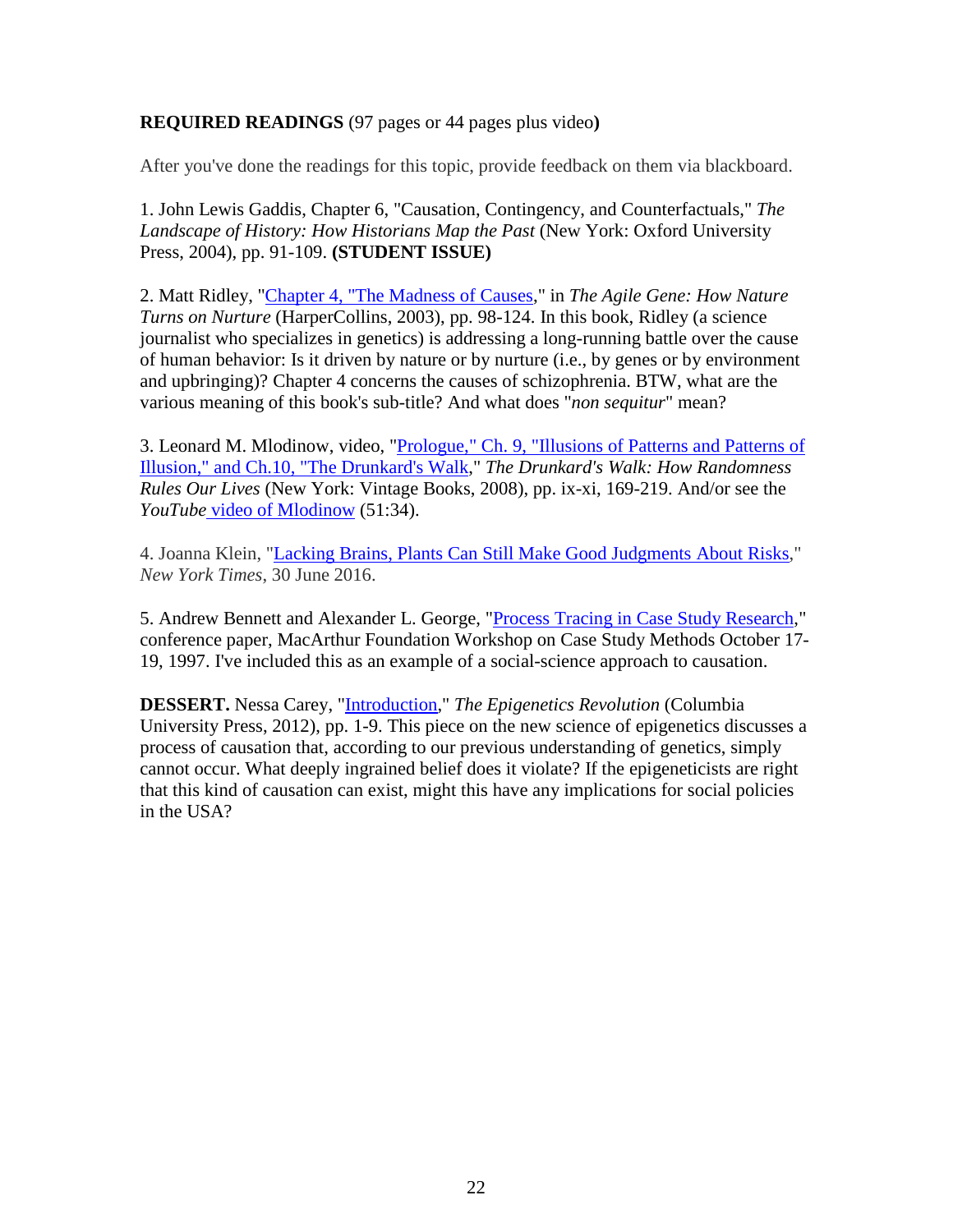# The Con

### **TOPIC LEARNING OBJECTIVES**

- 1. Consider the extent to which evolved cooperative behavior relies on maintaining a certain level of vulnerability to deception.
- 2. Appreciate the dynamics of different possible fitness environments at different levels of analysis on a biological population - individual, family/local group, species-wide, or cross-species ecosystem, and the evolutionary pressures those environments might have to favor or disfavor selection deception as a trait.

You can't cheat an honest man....

*W.C. Fields comedian*

Never give a sucker an even break or smarten up a chump.

*The second half of the quotation. W.C. Fields comedian and successful businessman*

[T]he weaker the forces that are at the disposal of the supreme commander, the more appealing the use of cunning becomes. In a state of weakness and insignificance, when prudence, judgment, and ability no longer suffice, cunning [i.e., deception] may well appear the only hope. The bleaker the situation, with everything concentrating on a single desperate attempt, the more readily cunning is joined to daring. **Released from all future considerations, and liberated from thoughts of later retribution,** boldness and cunning will be free to augment each other to the point of concentrating a faint glimmer of hope into a single beam of light which may yet kindle a flame. [**Emphasis** added.]

*Carl von Clausewitz*

Ants are easily fooled.... Human beings are extremely difficult to deceive in face-to-face encounters.

*E.O. Wilson, myrmecologist*

### **ISSUES FOR CONSIDERATION**

- 1. Are people essentially honest or dishonest? How about you?
- 2. How do you feel when you are beaten in an "honest competition/fight"?
- 3. How do you feel when you are beaten through trickery or treachery?
- 4. What is the human world's "carrying capacity" for liars and cheats?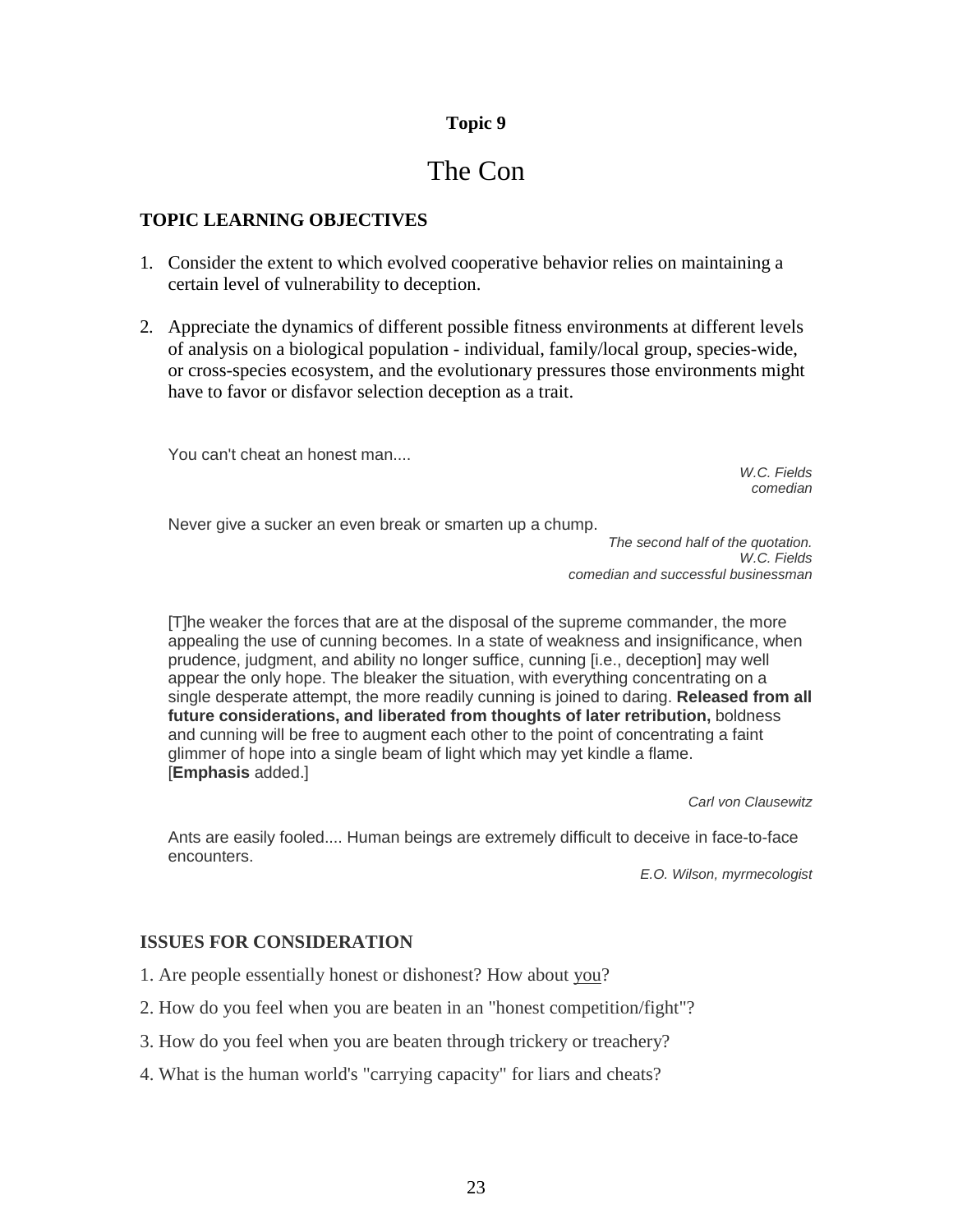5. Can you lie to others without also lying to yourself? Can the state lie on the Nation's behalf without lying to the Nation?

6. Why do you claim to be lying to someone "for their own good"?

7. Politicians who fail to "shade the truth," "spin," etc., are not likely to last long. Is that their fault or ours? At what point do these "shadings" become lies?

8. How central is lying to the success of laws and other government policies that you genuinely believe are best for America? Or does the latter phrase just mean "best for you"?

9. Is "marketing" intrinsically dishonest?

10. It is often said that you can't legislate morality. However, at some point dishonesty becomes so pervasive that it becomes dangerous (like how?) and has to be suppressed. How do you enforce your demands for honesty from others?

### **REQUIRED READING/VIEWING** (78 pages)

**1. Bert Hölldobler and Edward O. Wilson,** Chapter 10, "Social Parasites: Breaking the Code," pp. [123-141](http://www.clausewitz.com/courses/6948m-AY20F/pdf/WilsonHolldobler-Ants--CH10parasites-ocr.pdf#zoom=100) in *Journey to the Ants: A Story of Scientific Exploration* (Cambridge, MA: Belknap Press, 1994). **(STUDENT ISSUE)**. Ants again? Jeez.

**2. From the work of psychologist Maria Konnikova.** Konnikova graduated magna cum laude from Harvard University, where she studied psychology, creative writing, and government, and received her Ph.D. in Psychology from Columbia University. She is the *New York Times* bestselling author of *[The Confidence Game](https://www.amazon.com/gp/product/0525427414/)* (Viking/Penguin 2016) and *[Mastermind: How to Think Like Sherlock Holmes](https://www.amazon.com/Mastermind-Think-Like-Sherlock-Holmes/dp/0670026573)* (Viking/Penguin, 2013). She is a [contributing writer](https://www.newyorker.com/contributors/maria-konnikova) for *The New Yorker*, where she writes a [regular column](https://www.newyorker.com/science/maria-konnikova) with a focus on psychology and culture, and her writing has appeared in *The Atlantic, The New York Times, California Sunday, Pacific Standard, The New Republic, WIRED,* and *The Smithsonian*, among numerous other publications. She is a recipient of the 2015 Harvard Medical School Media Fellowship, is a Schachter Writing Fellow at Columbia University's Motivation Science Center, and formerly wrote the ["Literally Psyched"](http://blogs.scientificamerican.com/literally-psyched/) column for *Scientific American* and the popular psychology blog ["Artful Choice"](http://bigthink.com/blogs/artful-choice) for *Big Think*.

**• Chapter 1. ["The Grifter and the Mark,](http://www.clausewitz.com/courses/6948m-AY20F/pdf/Konnikova-Ch1-TheGrifterAndTheMark.pdf#zoom=100)"** *The Confidence Game* (Viking/Penguin 2016), pp. 15-52.

**• VIDEO** (4:54 minutes): **[Why Our Hearts and Minds Are Easy Targets for Con](https://bigthink.com/videos/maria-konnikova-on-cons-and-cults)  [Artists, Holy Men and Cult Leaders](https://bigthink.com/videos/maria-konnikova-on-cons-and-cults)**. A look at the mechanisms of human nature that have allowed con artists, religious authorities, and cult leaders to prevail for thousands of years. **Maria**

**• VIDEO** (4:07 minutes: **[A Con Artist Sold the Eiffel Tower Twice—by Listening,](https://bigthink.com/videos/maria-konnikova-on-the-con-artist-as-listener)  [Not Selling](https://bigthink.com/videos/maria-konnikova-on-the-con-artist-as-listener)**. We tend to think con artists are smooth talkers and persuasive sellers, but listening is their most important quality.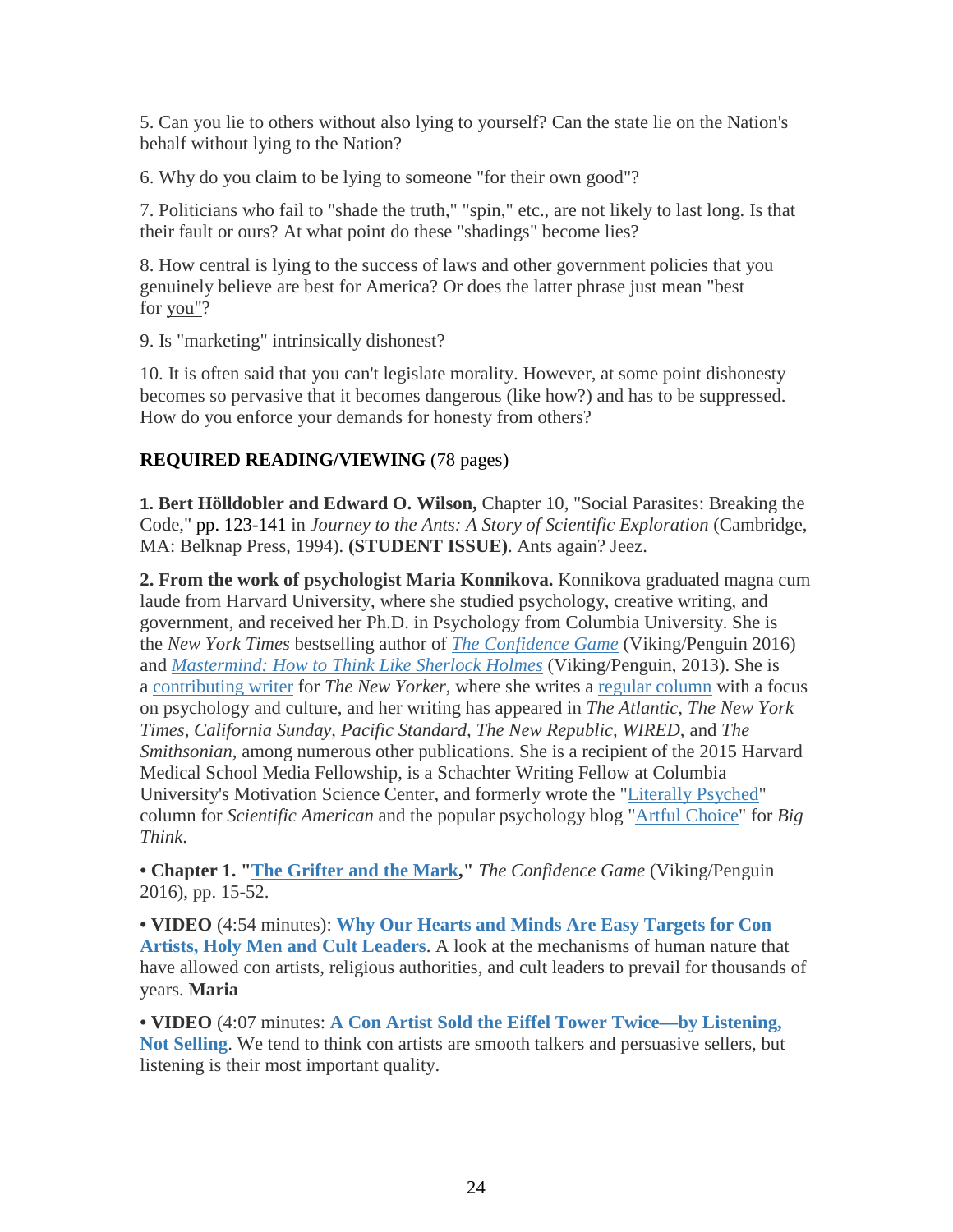**• VIDEO** (3:36 minutes): **[What Psychological Traits Does the Con Artist Look for in](https://bigthink.com/videos/maria-konnikova-your-gullibility-is-the-con-artists-best-friend)  [Victims?](https://bigthink.com/videos/maria-konnikova-your-gullibility-is-the-con-artists-best-friend)** The con artist is more of a psychologist than a thief. If fact, con artists will never actually steal anything from you; they'll convince you to hand it over freely.

**3. Military Deception.** *Field Manual No. 3-13.4, [Army Support to Military](http://www.clausewitz.com/courses/6948m-AY20F/pdf/fm3-13-4.pdf#zoom=100)  [Deception](http://www.clausewitz.com/courses/6948m-AY20F/pdf/fm3-13-4.pdf#zoom=100)* (Headquarters Department of the Army Washington, DC, 26 February 2019). Read Chapter 1, "Fundamentals," pp.1-1 TO 1-13 (stop at "Roles and Responsibilities").

### **4. Short articles.**

Clive Thompson, ["The Eyes of Honesty,](https://www.nytimes.com/2006/12/10/magazine/10section1C.t-3.html)" *The New York Times*, 10 DEC 2006.

Ligaya Mishan, ["The Distinctly American Ethos of the Grifter,](https://nyti.ms/32CBf1v)" *The New York Times Style Magazine*, 12 SEP 2019.

**5. DESSERT, Chapter 1, ["The Problem of Cooperation,](http://www.clausewitz.com/courses/6948m-AY20F/pdf/Axelrod-CooperationCh1.pdf)"** in Robert Axelrod, *The Evolution of Cooperation* (Basic Books, 1984), pp.3–24. We all know that being the cooperative type sets you up to be a chump. And we all nevertheless tend to be pretty cooperative with one another. Could it be that we are smarter than we think we are? This is a famous and massively influential book that influenced a vast range of diplomats (especially arms-controllers), military historians, computer scientists, businessmen, economists, etc. It is a magnificent example of the power of cross-disciplinary thinking.

# **ADDITIONAL MATERIALS**

• **From** *Wikipedia***:**

[Confidence Tricks,](https://en.wikipedia.org/wiki/Confidence_trick) [List of.](https://en.wikipedia.org/wiki/List_of_confidence_tricks) [Lies](https://en.wikipedia.org/wiki/Lie) (variety of) [Big Lie](https://en.wikipedia.org/wiki/Big_lie) [Bad Faith](https://en.wikipedia.org/wiki/Bad_faith)

**[Deception](https://en.wikipedia.org/wiki/Deception)** 

[Military Deception](https://en.wikipedia.org/wiki/Military_deception)

**["Operation Bodyguard,](https://en.wikipedia.org/wiki/Operation_Bodyguard)"** a D-Day Deception story. According to Sun Tzu-fans, Westerners are, of course, incapable of clever, "Eastern-style" inscrutability.

# **MORE SCAMS?**

**[Mao Zedong's "100 Flowers Campaign"](https://en.wikipedia.org/wiki/Hundred_Flowers_Campaign)** (1956). An unintended but brilliant example of strategic deception? *Wikipedia*: "It is debated amongst historians as to whether Mao's motivations for launching the campaign were genuine or not. In fact, it is possible that Mao actually originally had pure intentions, but later decided to utilize the opportunity to destroy criticism." Are you willing tp credit Mao with "pure intentions"? Why?

Jessica Silver-Greenberg, Emily Steel, Jacob Bernstein and David Enrich, ["Jeffrey](https://nyti.ms/2YbajVT)  [Epstein, Blackmail and a Lucrative 'Hot List,'"](https://nyti.ms/2YbajVT) *The New York Times*, 30 NOV 2019. Here's a tale of multiple deceptions within deceptions. But then, it's about lawyers.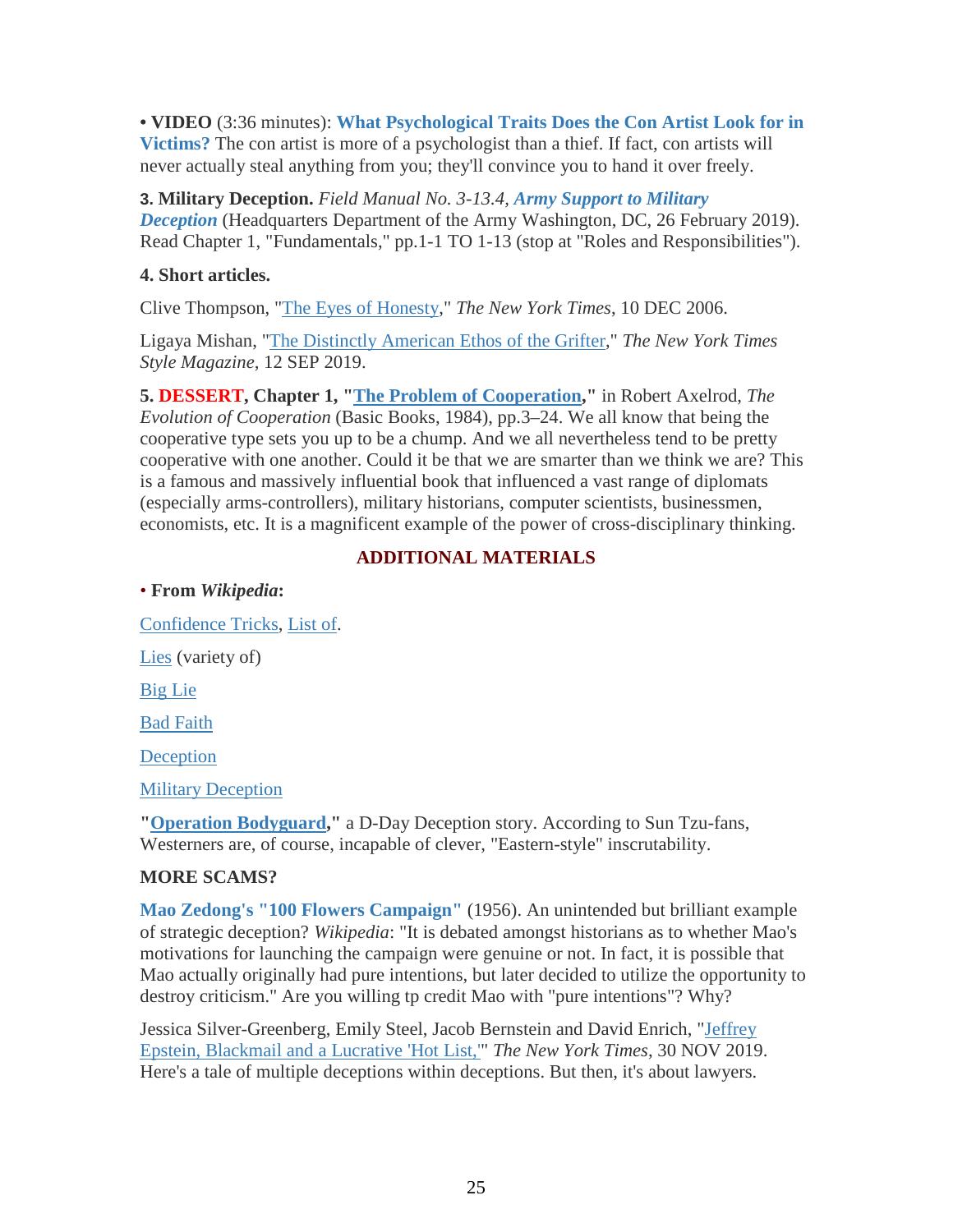# Religion as a Strategic Environment

## **TOPIC LEARNING OBJECTIVES**

- 1. Connect the environment of evolutionary fitness of various religions to the previous topics of complex adaptive systems, cooperative vs competitive incentives towards fitness, and causality.
- 2. Appreciate necessary elements and characteristics of apparent strategies of historically dominant religions.

### **ISSUES FOR CONSIDERATION**

1. Do you find it odd or awkward to think of religion as a strategic enterprise? Why?

2. One example of a religious strategy is the decision some Christian sects have taken to oppose science's evolutionary theory. Those sects have succeeded, it seems, in creating the impression that Christianity and Evolution are somehow in fundamental opposition. What are the practical benefits to this strategy? What are the costs?

3. Religions often express values of asceticism that appear quite contrary to "survival" in the normal bio-evolutionary sense. How do you explain the persistence of this apparent contradiction?

4. Religious organizations tend to take on many functions beyond their core religious or theological ones. If we were to sort out a purely *religious* function, a purpose that makes religion distinct from all other aspects of human activity, what would that be?

5. Along those same lines, what is distinctive in the strategic ends, ways, and means of a religious organization? I.e., what makes it different from a commercial organization or from the State? What makes it the same?

6. Why and how do additional functions (e.g., Saturday-night Bingo) become part of "religion"? What happens when these "additional functions" become the functional core of the organization?

7. Why is the American value of separating church and state so unique—and so problematic for other societies? What makes it problematic for <u>us</u>?

8. Do we have to distinguish between "legitimate" religions and mere "sects," "cults," or scams run by hucksters and con-men posing as spiritual leaders? Should the latter fall into a different category—say, crime? Or do they still belong in the category of religion?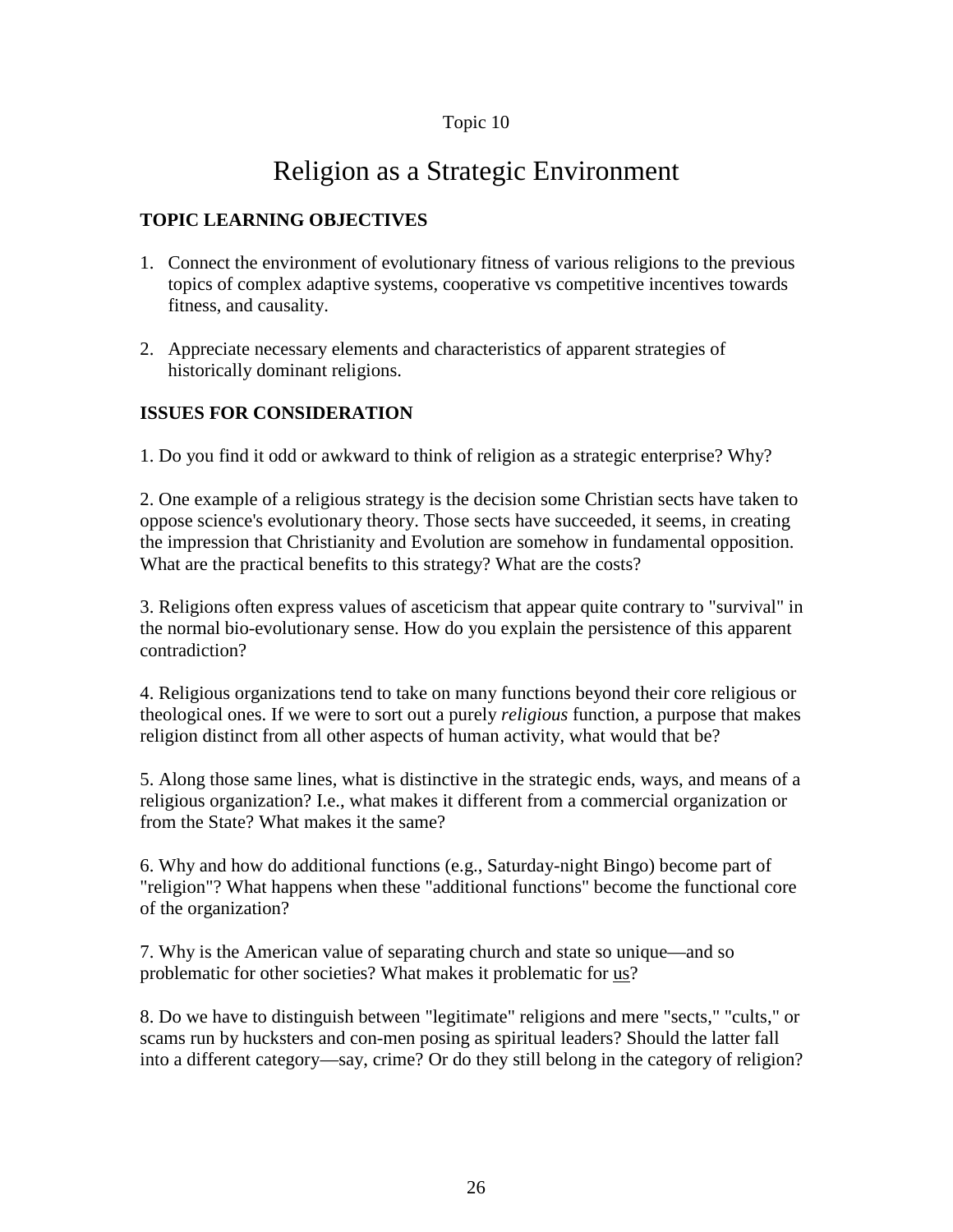9. How and why do "legitimate" religious organizations become corrupt, how and why do they recover, and what happens if they don't?

10. What kind of pressures might cause a religion to change over time? Since religious bodies are complex adaptive systems, think about both internal and external forces.

11. Do religions have self-imposed limits on their own strategic flexibility? Where might these come from? Are they sources of weakness or of strength?

12. Whether they are true or false, religious ideas survive and thrive (and mutate) over long periods. Are they memes that survive and spread simply because they can? Are they superorganisms that operate regardless of the interests of their human subcomponents, or do they enhance the survival and reproduction of their human members? If the latter, how?

# **REQUIRED READINGS** (108 pages - triaged below)

After you've done the readings for this topic, provide feedback on them via blackboard.

1. Video, [David Sloan Wilson on Richard Dawkins](http://www.clausewitz.com/MP4/DavidSloanWilson-OnRichardDawkins.mp4) (4 minutes 46 seconds). This is a clip of a conference given by David Sloan Wilson called "Evolution for Everyone," where he praises and criticizes Richard Dawkins. (Also on *[YouTube](https://www.youtube.com/watch?v=mHc5nWLP7HY)*)

2. David Sloan Wilson, *Darwin's Cathedral: Evolution, Religion, and the Nature of Society* (Chicago: University of Chicago Press, 2002). **(STUDENT ISSUE)**

• You *might* want to **review:** Chapter 2, "The View from Evolutionary Biology," pp.1-46. We read this for Topic 6. It's a great introduction to the way biologists think about evolutionary issues.

- **Read** pp. 1-4, 86-160, 189-219 (108 pages):
- (Carefully re-read) the short introduction, ["Church as Organism,](http://www.clausewitz.com/courses/6089R/pdf/WilsonDS-ChurchAsOrganism.pdf#zoom=110)" pp. 1-4.
- Chapter 3, ["Calvinism: An Argument from Design,](http://www.clausewitz.com/courses/6089R/pdf/WilsonDS-DCath-Ch3ocr.pdf#zoom=110)" pp. 86-124.
- **Chapter 4**, ["The Secular Utility of Religion: Historical Examples,](http://www.clausewitz.com/courses/6089R/pdf/WilsonDS-DCath-Ch4ocr.pdf#zoom=110)" pp. 125-160.
- Chapter 6, ["Forgiveness as a Complex Adaptation,](http://www.clausewitz.com/courses/6089R/pdf/WilsonDS-DCath-Ch6ocr.pdf#zoom=110)" pp. 189-219.

**Triage:** This is a fair amount of pretty sophisticated reading. Skimming will not be very informative. If you run short of time, read at least Chapter 4 carefully and scan the other two.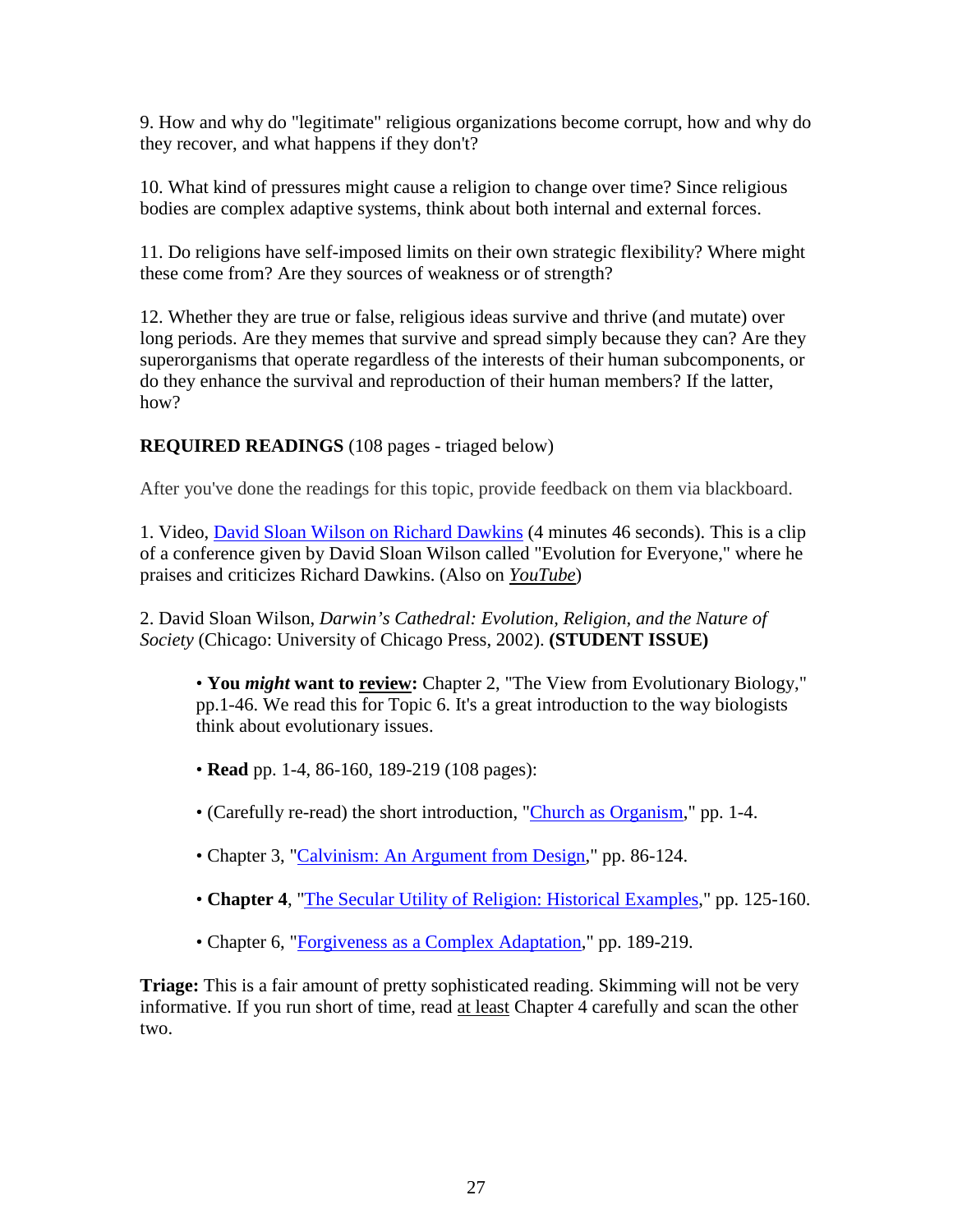# Ant Society as a Strategic Environment

# **TOPIC LEARNING OBJECTIVES**

- 1. Recognize the illustrative case of simple, essentially linear components resulting in non-linear behavior when combined, and appreciate the apparent parallels with other complex environments addressed in the course.
- 2. Appreciate the apparent emergence of strategic behavior in a complex adaptive system.

### **ISSUES FOR CONSIDERATION**

1. If space aliens in orbit had watched the classical Greek city-states for a hundred years or Europe from 1908 to 1918—without listening in on the intellectual discussions would they have seen any phenomena greatly different from what myrmecologists see among the ants?

2. Ten thousand years ago, the ants were vastly ahead of humans (then organized exclusively in small hunter-gatherer bands) in terms of exploiting the strategy of "sociality." Over that time we've been exploring a great many strategies the ants mastered 60 million years ago: labor specialization; hierarchical organization; massive communities sometimes multi-race and/or multi-species; engineering complex artificial environments; cattle herding; farming; slave-raiding; armor, chemical warfare, suicide bombing, and complex offensive and defensive tactics. We know that ancient humans were close observers of nature and well aware of many ant behaviors, and it's more than likely that some human innovations were consciously based on observations of ants. Clearly, human cultural evolution can find and explore new strategies much faster than evolution based only on chance and natural selection can. In terms of actual *results*, however, is there any difference other than speed?

3. Before we ourselves discovered antibiotics, could we have recognized the ants' use of antibiotics? So, is it worthwhile to ask, What *else* are they doing that we still can't recognize because we haven't learned to do it yet?

4. Are the ants really so much easier to fool than we are, as E.O. Wilson suggests? How good are we at recognizing parasites in the forms of, say, con-men, shysters, false messiahs, politicians, beltway bandits? At what points do human social, political, and economic relationships shift between the symbiotic and the parasitic? Which relationship is more 'natural'?

5. Individual ants have tiny, if complex, brains—see the [photo on p.133](http://www.clausewitz.com/courses/6089R/antbrain.htm) of *Journey to the Ants*. But the ant colony is really a single organism, with the individuals communicating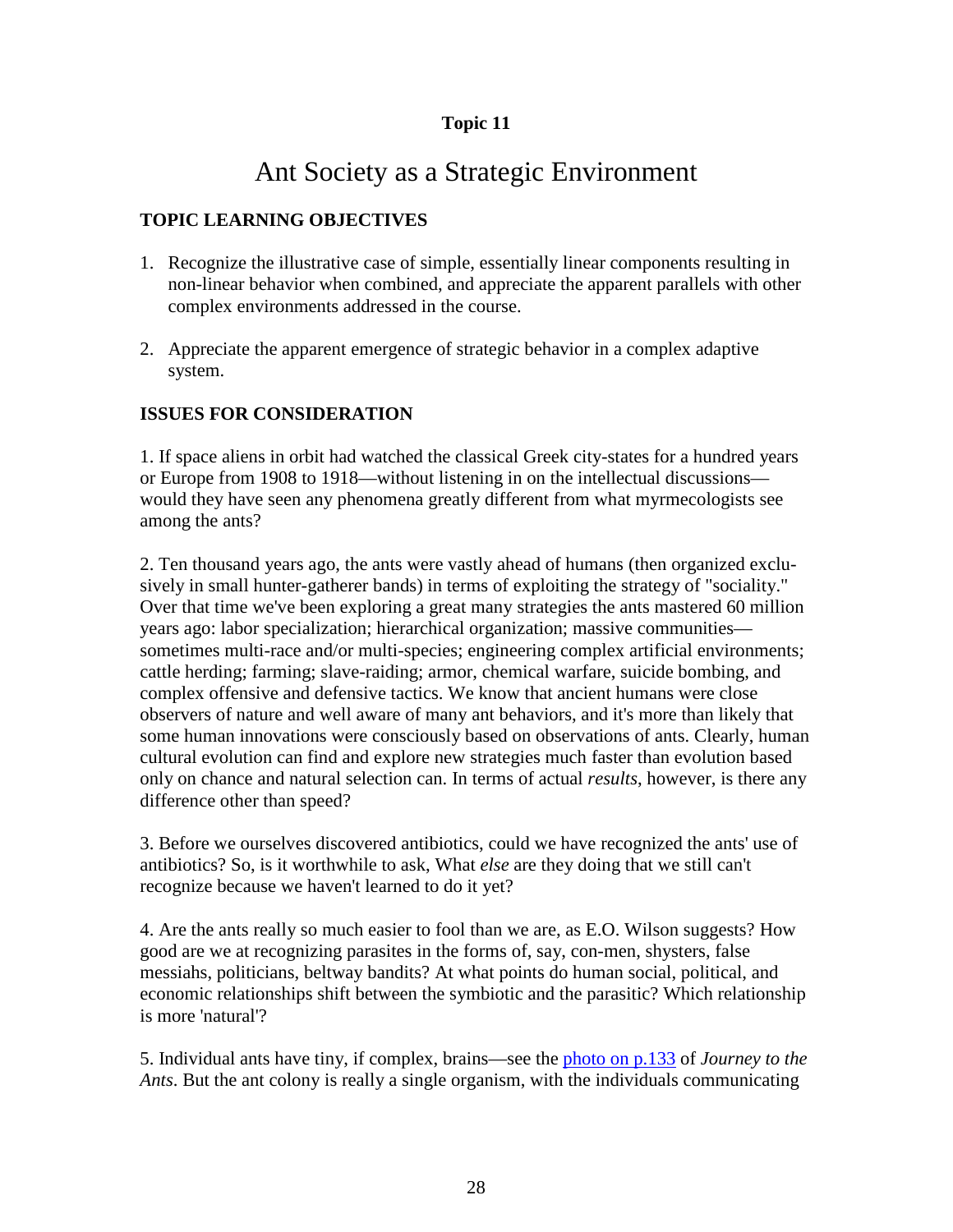with one another through chemical signals very similar to those used by our own nerve cells. How much brain matter is there in an ant colony of 10 million ants?

6. Are human societies more similar to ant colonies or to entire multi-species ecologies? (Not forgetting, of course, that ants also exist in both multi-species colonies and ecologies.) That is, do individual humans play so many different roles and create so many different Complex Adaptive Systems that human society is itself more like an ecology than like a normal social species, or even the typical superorganism?

7. Even the super-organized, super-cooperative ants sometimes cheat on their sisters and the colony when they can, e.g., with workers slipping their own eggs into the brood-pile when the queen isn't looking. For that matter, there is a constant struggle going on among the components of our own bodies, even when it is functioning correctly. Cancer cells may slip the body's internal bonds entirely and kill us—and ultimately themselves—in an orgy of selfish reproduction that looks like massive 'success' until it crashes catastrophically. What does this say for any hopes we might have for "world peace" and/or a "sustainable society"?

# **REQUIRED READINGS** (70 pages)

After you've done the readings for this topic, provide feedback on them via blackboard.

1. Bert Hölldobler and Edward O. Wilson, *Journey to the Ants: A Story of Scientific Exploration* (Cambridge, MA: Belknap Press, 1994). **(STUDENT ISSUE)** As you read, pay attention not only to the strategies of the Ants themselves but to the strategies of the scientists trying to understand them and, occasionally, to learn from them. This is an extremely interesting book that has—rather to my own surprise—often captured the imaginations of NDU students.

- • [Preface \(2pp.\) and Chapter 1, "The Dominance of Ants," pp.](http://www.clausewitz.com/courses/6089R/pdf/WilsonHolldobler-Ants-PrefaceCH1ocr.pdf#zoom=100) 1-12
- • [Chapter 5, "War and Foreign Policy," pp.](http://www.clausewitz.com/courses/6089R/pdf/WilsonHolldobler-Ants--CH5ocr.pdf#zoom=100) 59-74
- • [Chapter 9, "The Superorganism," pp.](http://www.clausewitz.com/courses/6089R/pdf/WilsonHolldobler-Ants--CH9-SuperorganismOCR.pdf#zoom=100) 107-122
- • [Chapter 10, "Social Parasites: Breaking the Code," pp.](http://www.clausewitz.com/courses/6089R/pdf/WilsonHolldobler-Ants--CH10parasites-ocr.pdf#zoom=100) 123-141. Particularly cool.

\* (purely optional)You cowboy types might also be interested in Chapter 11, on [Trophobionts](http://www.clausewitz.com/courses/6089R/pdf/WilsonHolldobler-Ants--CH11Trophobionts-ocr.pdf#zoom=100) (cattle-herding Ants).

2. Review the [video excerpt](http://www.clausewitz.com/MP4/LeafCutterAntsSM.mp4) from the PBS "Evolution" series about the "Leafcutter" ants ("Evolutionary Arms Race") (4 mins).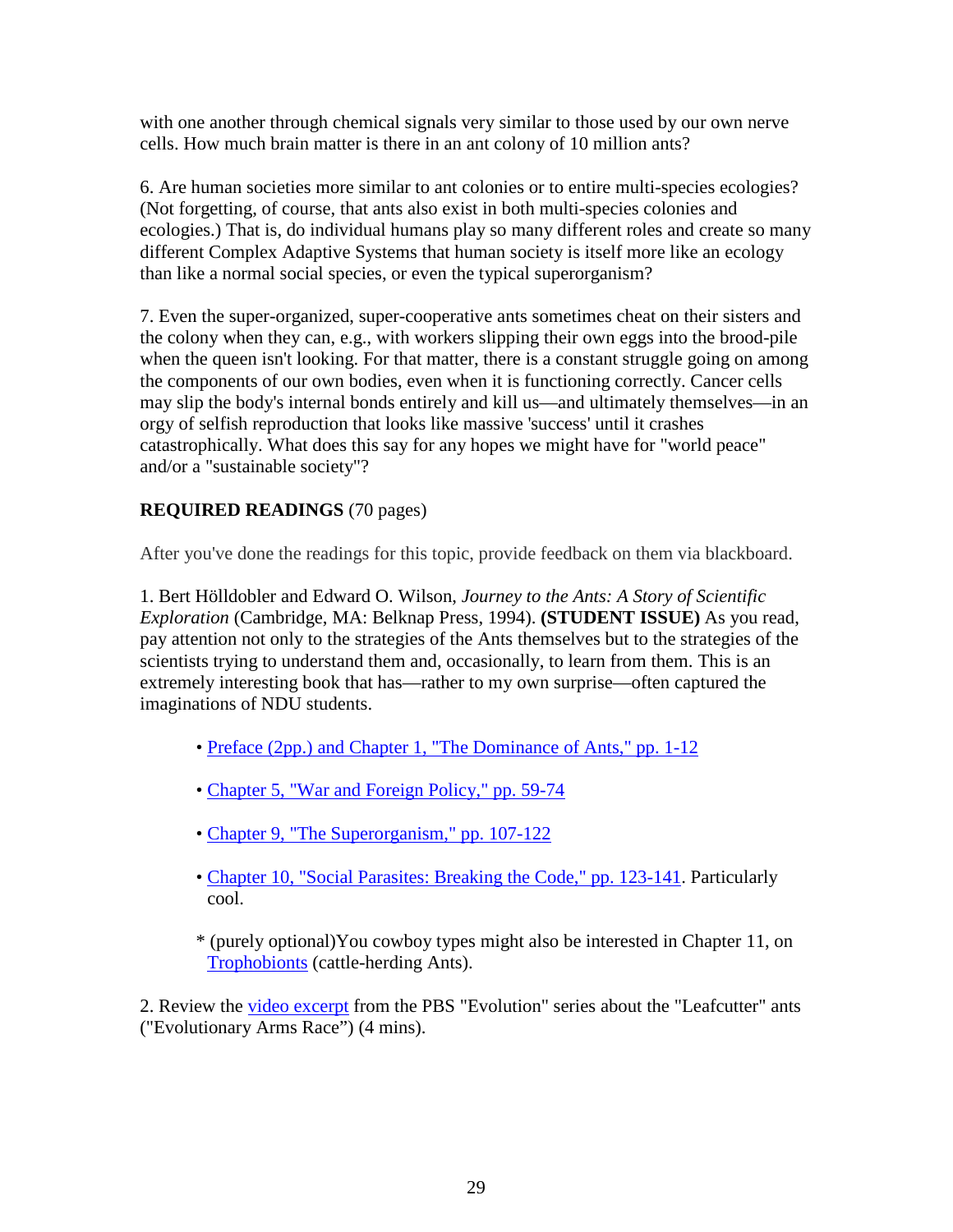# **Topic 12 Conclusions**

## **TOPIC LEARNING OBJECTIVES**

- 1. Discuss the central questions:
	- A. Do the workings of nature provide meaningful insights into human-level strategy, and if so how and why?
	- B. Does understanding the roles of chance, historicity, complex interaction, and multicausality in any way improve our capacity to manipulate the strategic environment in our favor?
	- C. Have our internal models of "how the world really works" been modified or enhanced to any detectable degree?
- 2. Consider the extent to which strategic competition among human superorganisms (e.g., societies, corporations, states, political parties, etc.) is similar to, or differs *fundamentally* from the chaotic, complex, evolutionary processes we see in nature.
- 3. As a strategic leader, how might you apply these concepts to your own (or your superorganism's) advantage in terms of evolutionary fitness?

### **ISSUES FOR CONSIDERATION**

1. Would it be legitimate to talk about "a strategy" as the way someone or something actually functions, even if that functioning is contrary or seemingly unrelated to any formal plan or stated intention? Even if the someone or something in question has no "intentions" of its own or is unaware of them?

### 2. Cui Bono?

3. How does conscious human intentionality change the strategic processes that exist in the rest of nature? Is this the same question as asking what is the relationship between our intentions and pure chance in the actual unfolding of events?

4. Your Service training and your NDU education have provided you with a number of formal frameworks for rationally analyzing strategic problems. However, it is easy to suspect that many if not most real-world strategists (by which I mean people who actually make strategic decisions for the political entities they rule or represent, rather than strategic scholars, strategic analysts, or strategic advisors) choose between various conceivable courses of action based, not on formal analyses, but on a highly personalized sense (i.e., an internal model) of "how the world works." Has anything in this course affected your sense of how the world works?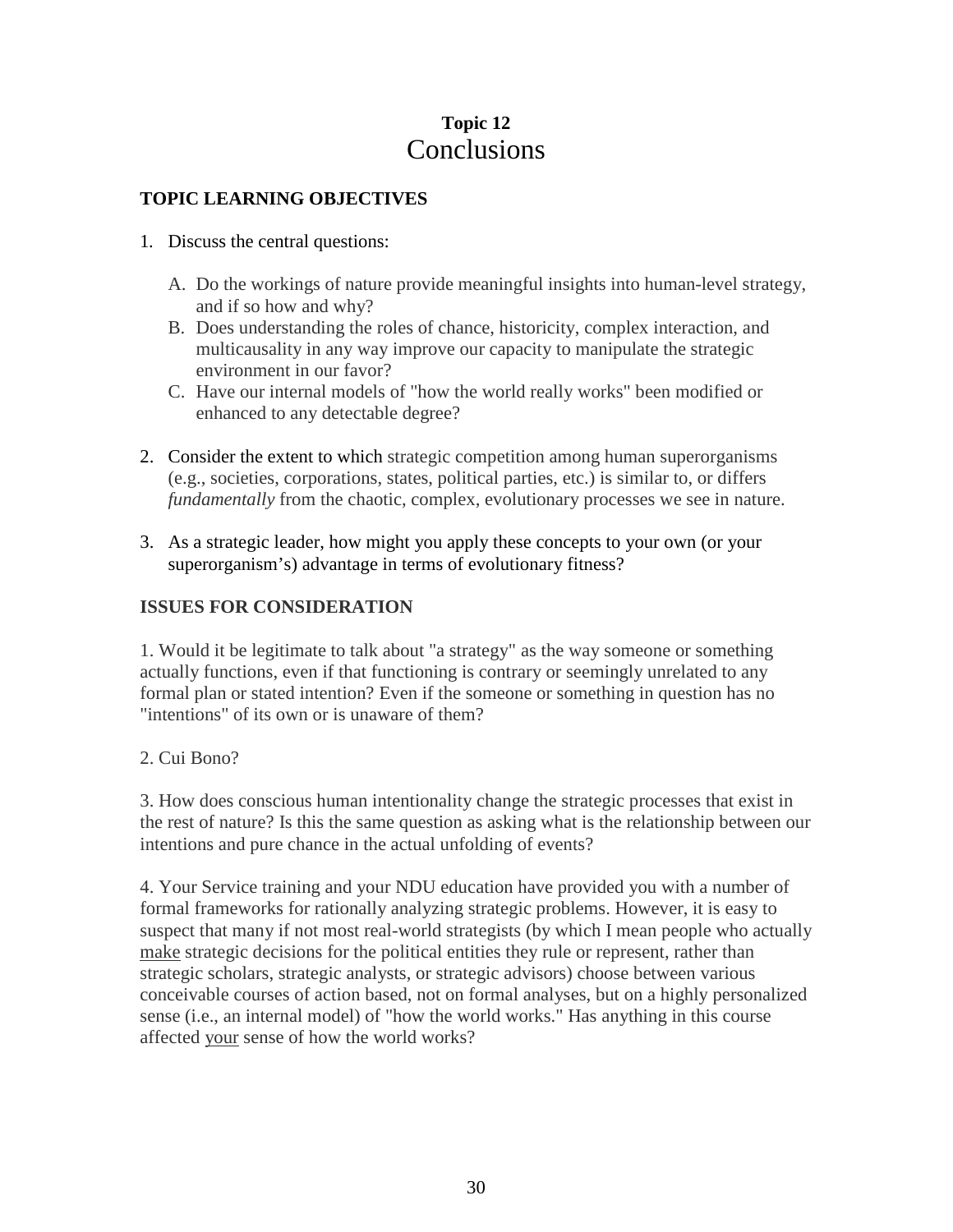5. Are all human-on-human strategic environments essentially similar? Are the practical boundaries between politics, religion, economics, business, war, etc., in any way fundamental?

6. Should the word 'strategy' be reserved for military decisions (or, perhaps more precisely, for decisions regarding the management of organized violence) rather than being used promiscuously for everything from viral attack mechanisms to budgetary decisions at Coca-Cola, Inc.?

7. What might be the differing strategic implications of a world-view guided by a historical mindset, an evolutionary or 'ecological' mindset (which *might* be the same as a historical mindset), or a 'political science' mindset?

8. What is the strategic value of imagination? What *IS* imagination, anyway?

9. Could there be an underlying, generic discipline of Strategy, with fundamental elements or concepts applicable to all fields of endeavor?

# **[A FEW ADDITIONAL] ISSUES FOR CONSIDERATION**

1 Does it matter whether you know why you want something? Or is simply registering the desire sufficient reason for the rational strategist to act upon it?

2 Brand X talks of "policy" as if it were merely another layer of strategy. But isn't policy really something different and "special"?

3. What is "the strategic level" of Human behavior? How about non-Humans? What about Baseball?

4. Is your internal model of "how the world works" the *source* of pattern recognition or intuition?

5. How does conscious Human intentionality *change* the strategic processes that exist in the rest of nature? Is this the same question as asking what is the relationship between our intentions and pure chance in the actual unfolding of events?

6. What might be the differing strategic implications of a world-view guided by a historical mindset; an evolutionary or 'ecological' mindset (which *might* be the same as a historical mindset); an engineering mindset; a religious, mystical, or magical understanding of causation; or a 'social science' mindset?

7. Could there be an underlying, generic discipline of Strategy, with fundamental elements or concepts applicable to all fields of endeavor, from viral infections to Human warfare and Dentistry?